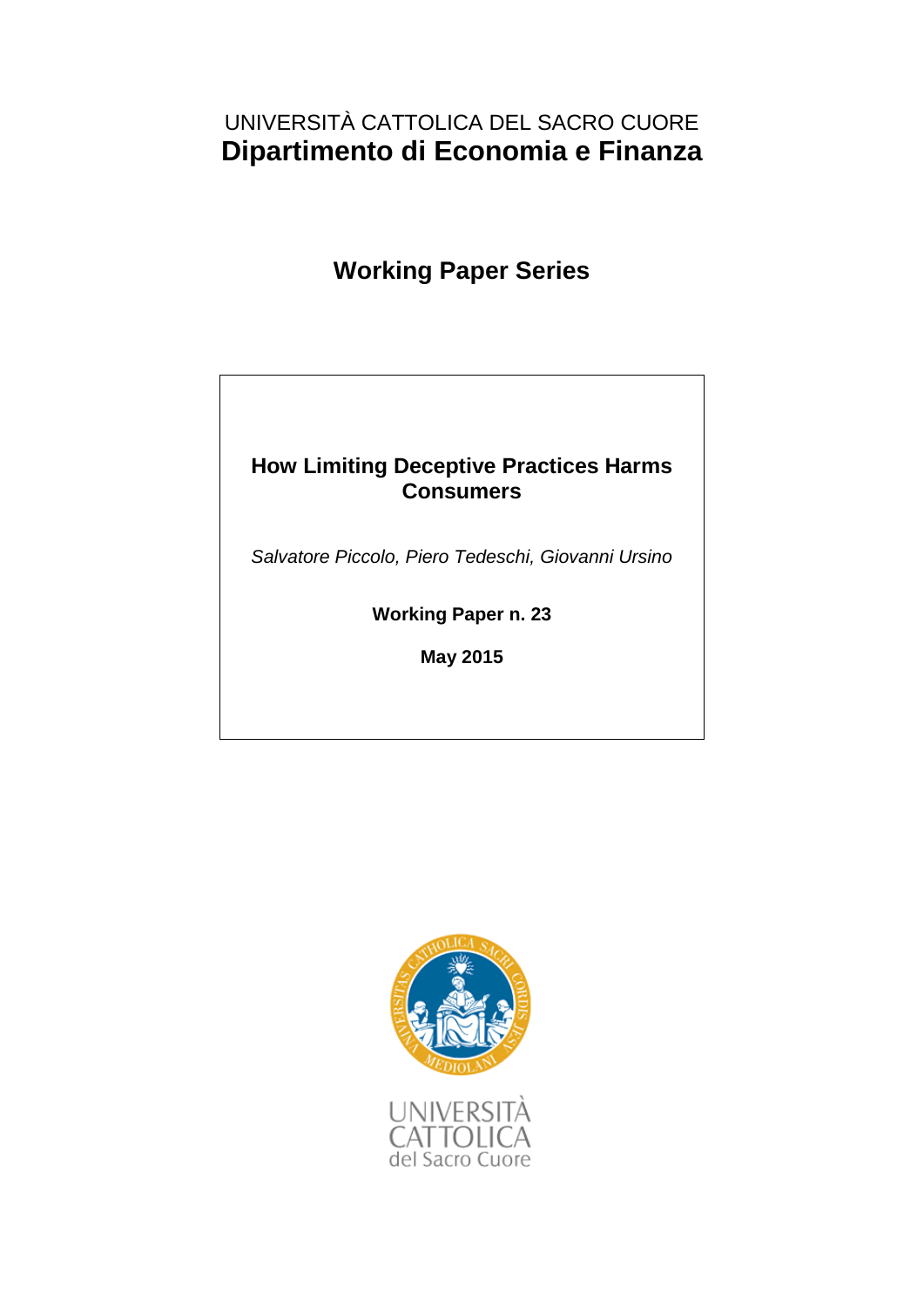# **How Limiting Deceptive Practices Harms Consumers**

**Salvatore Piccolo, Piero Tedeschi, Giovanni Ursino**

*Università Cattolica del Sacro Cuore*

Working Paper n. 23 May 2015

Dipartimento di Economia e Finanza Università Cattolica del Sacro Cuore Largo Gemelli 1 - 20123 Milano – Italy tel: +39.02.7234.2976 - fax: +39.02.7234.2781 e-mail: dip.economiaefinanza@unicatt.it

The Working Paper Series promotes the circulation of research results produced by the members and affiliates of the Dipartimento di Economia e Finanza, with the aim of encouraging their dissemination and discussion. Results may be in a preliminary or advanced stage. The Dipartimento di Economia e Finanza is part of the Dipartimenti e Istituti di Scienze Economiche (DISCE) of the Università Cattolica del Sacro Cuore.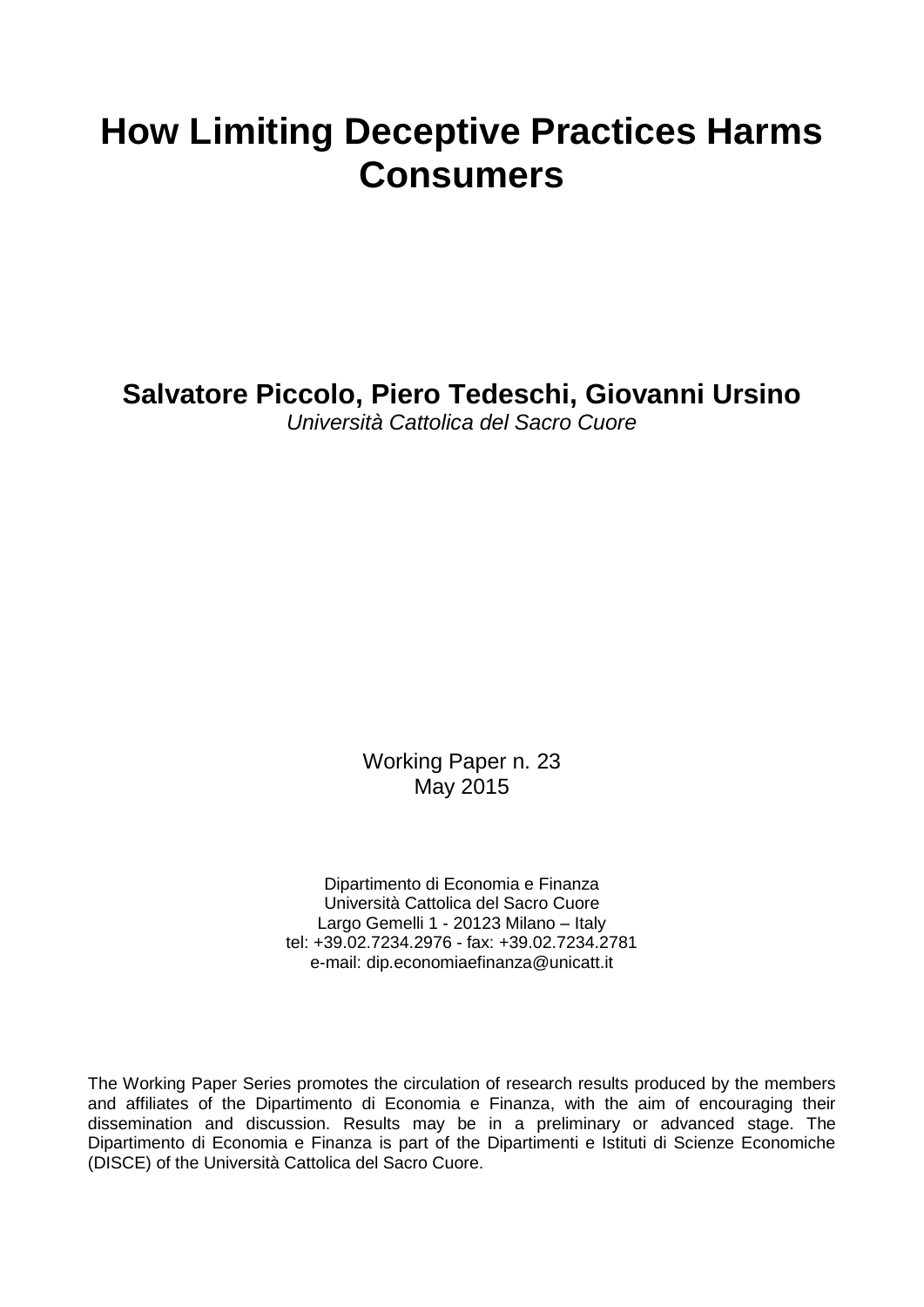# How Limiting Deceptive Practices Harms Consumers<sup>∗</sup>

SALVATORE PICCOLO<sup>†</sup> PIERO TEDESCHI<sup>‡</sup> GIOVANNI URSINO<sup>§</sup>

November 11, 2014

#### Abstract

There are two competing sellers of an experience good, one offers high quality, one low. The low-quality seller can engage in deceptive advertising, potentially fooling a buyer into thinking the product is better than it is. Although deceptive advertising might seem to harm the buyer, we show that he could be better off when the low-quality seller can engage in deceptive advertising than not. We characterize the optimal deterrence rule that a regulatory agency seeking to punish deceptive practices should adopt. We show that greater protection against deceptive practices does not necessarily improve the buyer-welfare.

<sup>∗</sup>We are indebted to Benjamin Hermalin (the Editor) and two anonymous referees for insightful suggestions.

<sup>&</sup>lt;sup>†</sup>Department of Economics and Finance, Università Cattolica del Sacro Cuore (Milan) and CSEF (Naples); [salvapic](mailto:salvapiccolo@gmail.com)[colo@gmail.com.](mailto:salvapiccolo@gmail.com)

<sup>&</sup>lt;sup>‡</sup>Department of Economics and Finance, Università Cattolica del Sacro Cuore (Milan); [piero.tedeschi@unicatt.it.](mailto:piero.tedeschi@unicatt.it)

 $\S$ Department of Economics and Finance, Università Cattolica del Sacro Cuore (Milan); [giovanni.ursino@unicatt.it.](mailto:giovanni.ursino@unicatt.it)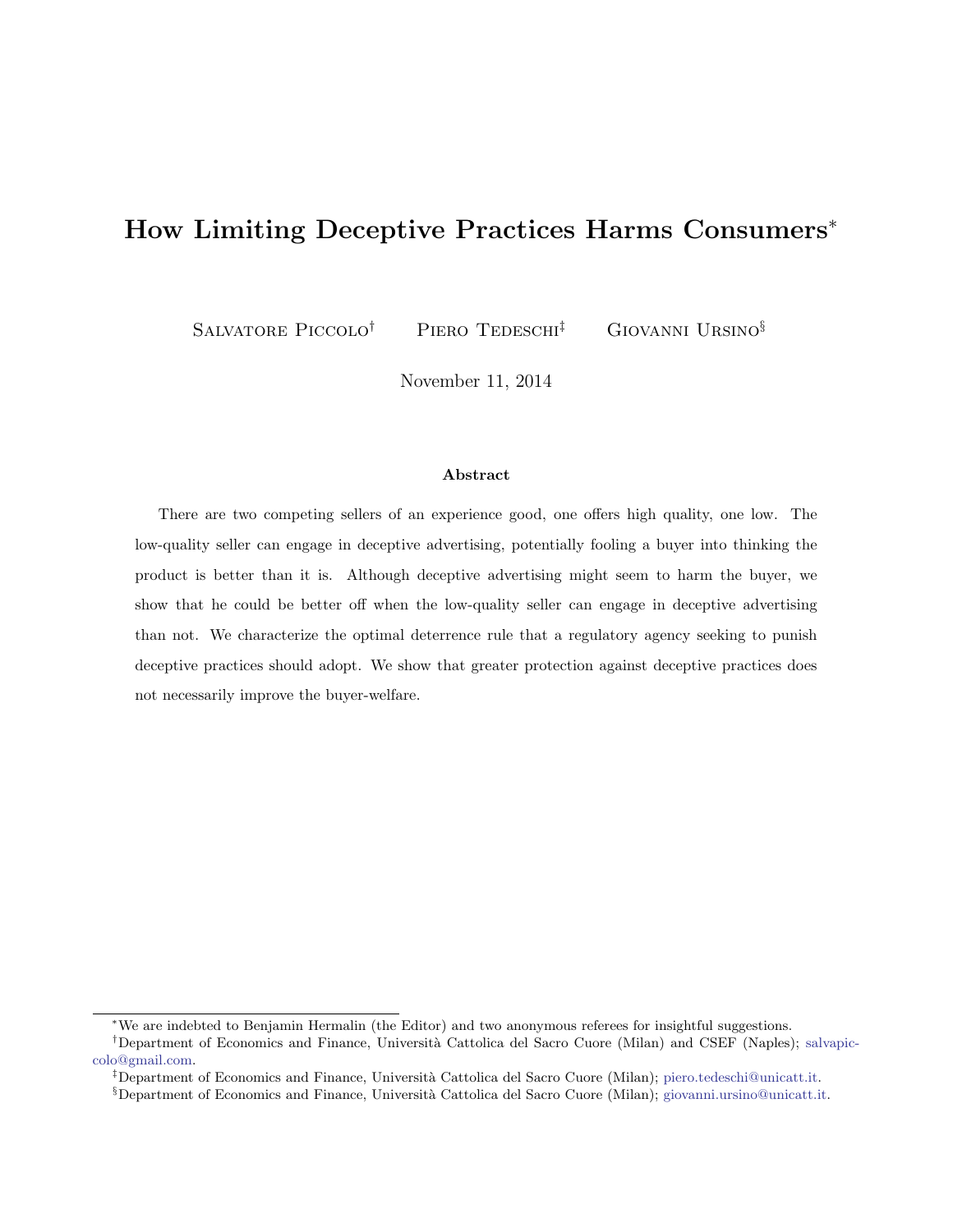# 1 Introduction

When the quality of an item on sale can be verified before purchase, firms' advertised claims about quality are unlikely to harm consumers. It is a different story, though, when product quality is not observable before purchase: low-quality firms may use advertising to deceive consumers about quality, leading them to make ex-post undesirable purchases.

This danger is well recognized by regulatory authorities.<sup>1,2</sup> Misleading or deceptive advertising is generally sanctioned under regulations designed to protect consumers. Yet, although deceptive claims might seem unambiguously bad, the effects of such practices on competition have not been well researched. In particular, what is the effect of deceptive advertising on consumer welfare in a competitive setting? Do regulations against it necessarily make consumers better-off? Surprisingly, we derive conditions under which consumers fare better when firms can make deceptive claims than when they are prevented from doing so.

To study these issues, we consider two sellers competing to attract a representative buyer. The sellers produce products of different quality. The buyer cannot determine which seller is offering high quality and which low, although he knows one seller supplies high quality and the other low. A seller deceives the buyer if she sells him a low-quality product that she falsely claims to be of high quality.

The objective of the analysis is to provide a rationale for deceptive practices in a competitive setting and derive implications for public policies about such practices. Interestingly, we show that the buyer can do better in pooling outcomes, in which the sellers charge equal prices, the low-quality seller advertises deceptively, and the buyer is deceived with positive probability, than he can in separating outcomes, in which the sellers quote different prices, there is no deception, and the buyer purchases the highquality item with certainty. This is because our model highlights a novel tension between transparency

<sup>&</sup>lt;sup>1</sup>In Canada, for example, section  $74.01(1)(a)$  of the Competition Act prohibits any "representation to the public that is false or misleading in a material respect", whereas section  $74.01(1)(b)$  prohibits any "representation to the public...of the performance, efficacy, or length of life of the product that is not based on adequate and proper test thereof...". When a court finds that a firm has violated these provisions, it may order the firm to stop the claim, to engage in corrective advertising, to returns to the buyers a portion of their purchase price and to pay significant damages of up to \$10 million for the first violation and \$15 million per violation thereafter.

 ${}^{2}\text{In}$  the US, the FTC Policy Statement Regarding Advertising Substantiation states that: the FTC "intends to continue vigorous enforcement of the existing legal requirement that advertisers substantiate express and implied claims..." and that "...a firm's failure to possess and rely upon a reasonable basis for objective claims constitutes an unfair or deceptive act or practice in violation of Section 5 of the FTC Act". See, e.g., the FTC Policy Statement on Deception (1982) at: <http://www.ftc.gov/bcp/policystmt/ad-decept.htm>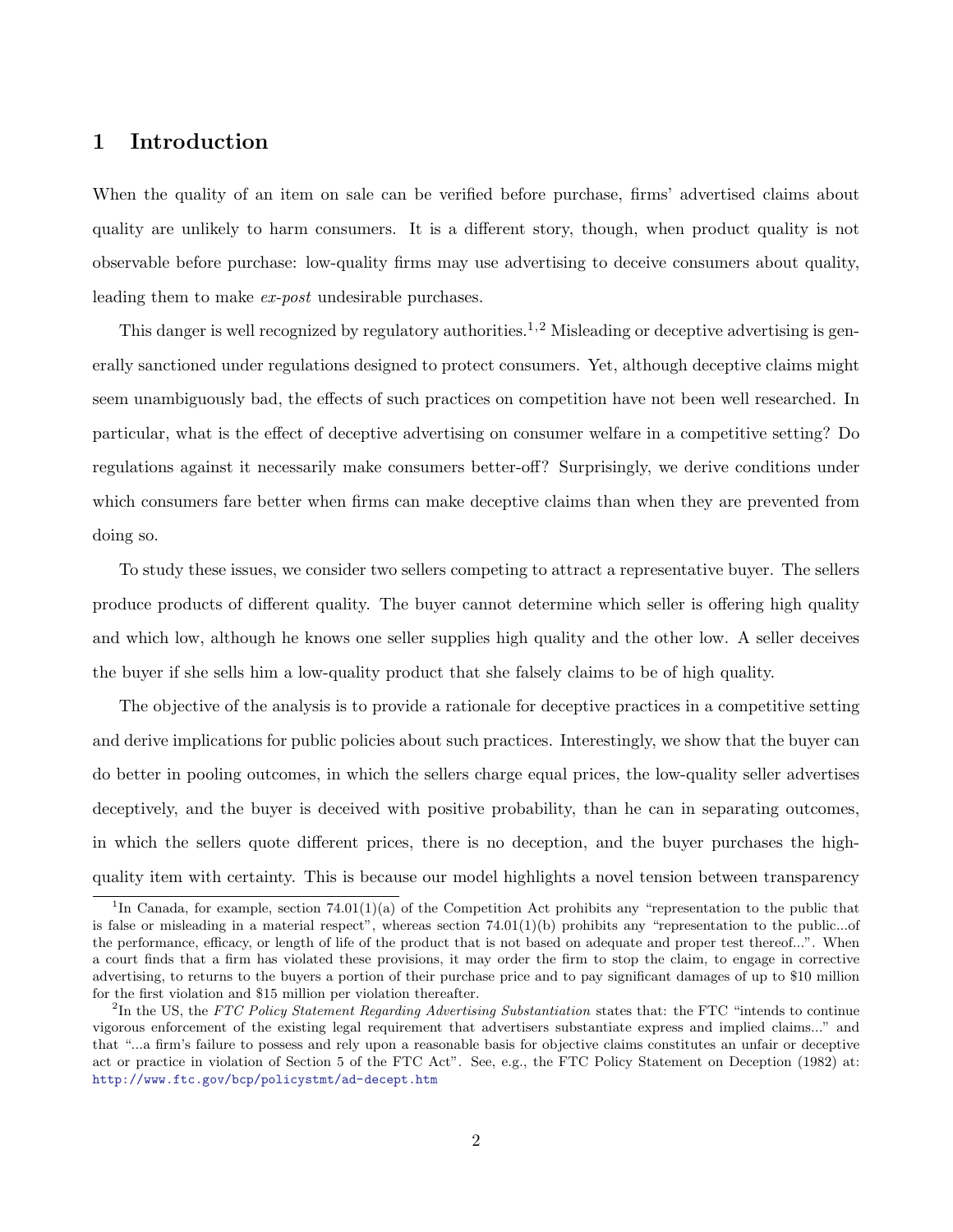and competition: given deception, the sellers appear to be closer substitutes in the buyer's eye, which creates downward pressure on prices. Hence, although the risk exists of being deceived, a product can be purchased at a lower price. In equilibrium, the gain from paying a lower price can outweigh the potential loss from acquiring a low-quality product. This can induce a regulatory authority concerned with consumer protection to choose a strategy of no deterrence. In fact, a *laissez-faire* policy maximizes the gains from competition by reducing the cost of deception, thereby making sellers more symmetric — a logic that echoes the literature on raising rivals' costs (see e.g., [Salop and Scheffman](#page-21-0) [\(1983\)](#page-21-0) and related literature). We also show that competition between sellers is a necessary ingredient for our results. Under monopoly, optimal fines need to be finite and consumers achieve their highest utility when information about quality is transmitted through prices.

There is a large literature that investigates how firms may signal product quality through prices see, e.g., [Nelson](#page-21-1) [\(1974\)](#page-21-1), [Milgrom and Roberts](#page-21-2) [\(1986\)](#page-21-2), and [Bagwell and Riordan](#page-21-3) [\(1991\)](#page-21-3) among many others. The signaling mechanisms emphasized in these models typically distort prices, thereby creating additional costs to quality revelation that hinder its social value. However, even though they suggest that transparency may have implicit costs, these models are usually silent on the effect of enforcement policies on consumer welfare. This gap has been filled by the more recent information acquisition literature showing that mandatory disclosure rules about product quality and stronger liability regimes need not favor consumers when firms acquire costly and imperfect information about the quality of their products — see, e.g., [Polinsky and Shavell](#page-21-4) [\(2012\)](#page-21-4), [Daughety and Reinganum](#page-21-5) [\(2008\)](#page-21-5), [Farrell](#page-21-6) [\(1986\)](#page-21-6), and [Matthews](#page-21-7) [and Postlewaite](#page-21-7) [\(1985\)](#page-21-7) among others. In fact, when the information that firms gather about their products' quality is imperfect, mandatory disclosure rules may hinder their ex-ante incentives to acquire information if the cost (or fine) of selling a low-quality product, 'advertised' as high-quality, is sufficiently high. This may, in turn, harm consumers as long as they prefer firms to disclose the information gathered rather than remain fully uninformed about quality. Hence, a strong liability regime may reduce consumer welfare when the cost of information acquisition is large enough. Yet, all these models assume that firms cannot make false statements about quality  $-$  i.e., that the evidence they gather is hard  $-$  and are silent regarding deceptive practices. This possibility has been introduced in an information acquisition setting by [Corts](#page-21-8) [\(2013,](#page-21-8) [2014,](#page-21-9) [2015\)](#page-21-10) who obtains similar conclusions: tougher enforcement policies against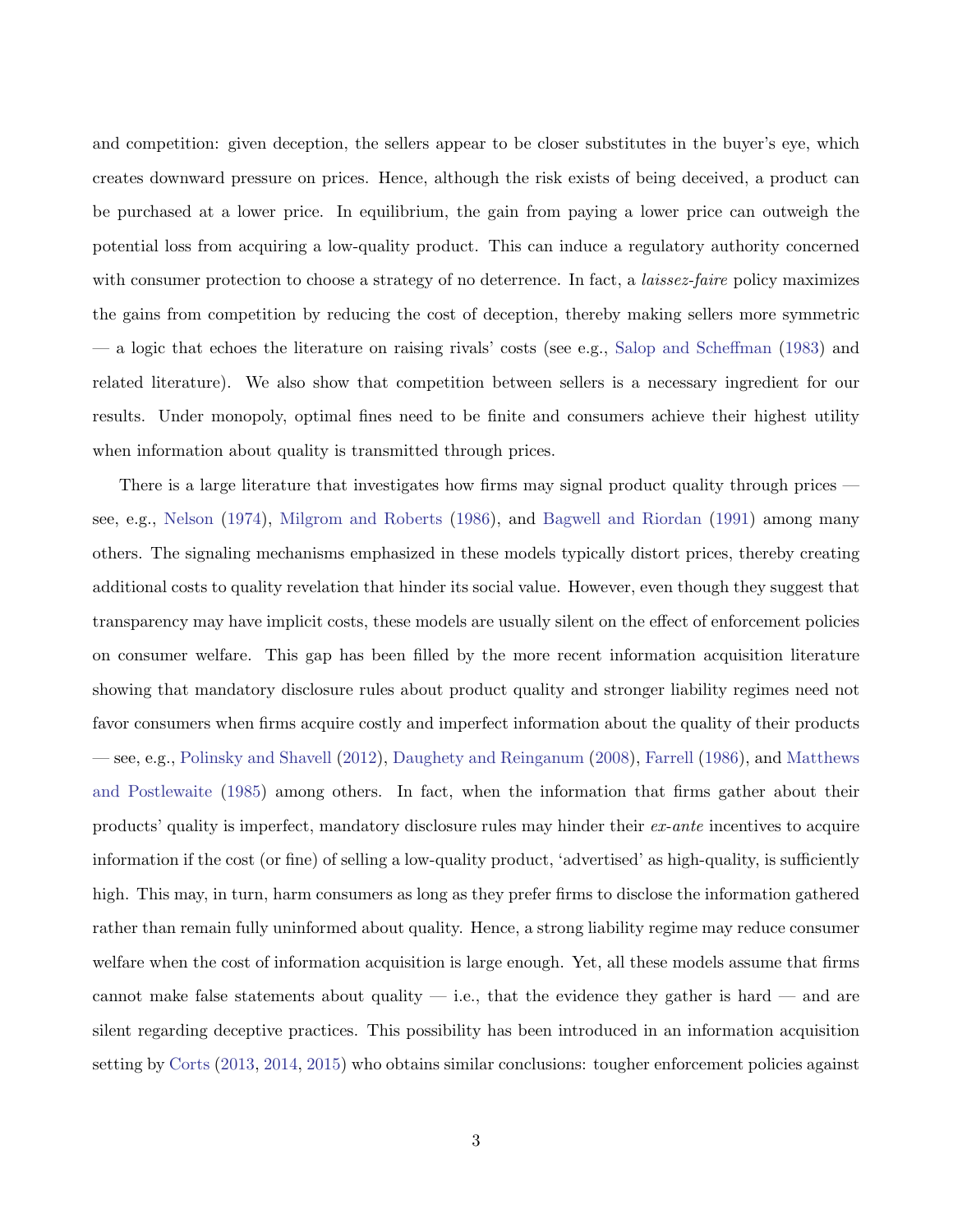deceptive practices may harm consumers insofar as they hinder firms' incentives to acquire information about product quality.<sup>3</sup>

Our work offers three novel contributions to this literature. First, it points out that strong enforcement regimes may harm consumers even if firms do not need to acquire information about product quality, an assumption which seems natural in many industries. Second, while previous articles mostly focus on a monopolistic environment, we show that, without the need for information acquisition, deterrence is detrimental to consumers only in a competitive setting. Finally, to the best of our knowledge, our analysis is the first to emphasize the importance of pooling equilibria for the buyer-welfare, whereas previous models mostly focus on separating equilibria in which information is fully revealed.

## <span id="page-5-0"></span>2 The baseline model

Consider a duopoly in which one firm sells a high-quality good and the other a low-quality good. There is a single (representative) buyer, who consumes at most one unit of product.<sup>4</sup> He values the high-quality good at  $v_h$  and the low-quality good at  $v_l$ , both strictly positive and such that  $\Delta \equiv v_h - v_l > 0$ . The buyer knows that one firm produces high quality and the other low, but he cannot tell which is which.<sup>5</sup> The buyer's prior is that each is equally likely to be the high-quality seller: the buyer expects quality  $E[v] \equiv v_l + \frac{\Delta}{2}$  $\frac{\Delta}{2}$ . His utility after purchase is the value of the good less price paid.

Each seller can market its good by making a claim to the buyer about the quality of its product. Making a truthful claim is costless. A false claim is instead costly: a regulatory authority (hereafter, the Authority) may punish deceptive claims with a fine  $f$ , which is levied on a seller who misleads consumers whenever a purchase from that seller is made. An interpretation of  $f$  is that it corresponds to the expected monetary sanction which the Authority may impose on a seller who has falsely advertised her product quality after consumer complaints. Alternatively, it represents the expected loss should the buyer sue. Production costs are normalized to zero.

<sup>3</sup>Other models that deal with deceptive advertising but do not address the issue of optimal enforcement are [Barigozzi,](#page-21-11) [Garella, and Peitz](#page-21-11) [\(2009\)](#page-21-11) and [Hattori and Higashida](#page-21-12) [\(2012\)](#page-21-12). See [Bagwell](#page-21-13) [\(2007\)](#page-21-13) for a comprehensive overview of the advertising literature.

<sup>4</sup>Non-negligible search costs allow us to rule out uninteresting cases where the buyer purchases from both sellers. Notice that a unit demand is also reasonable when the goods on sale are durable.

<sup>&</sup>lt;sup>5</sup>We focus on the case of perfectly negatively correlated qualities to make our point in the clearest possible way. See [Piccolo, Tedeschi, and Ursino](#page-21-14) [\(2014\)](#page-21-14) for a similar model with weakly correlated qualities.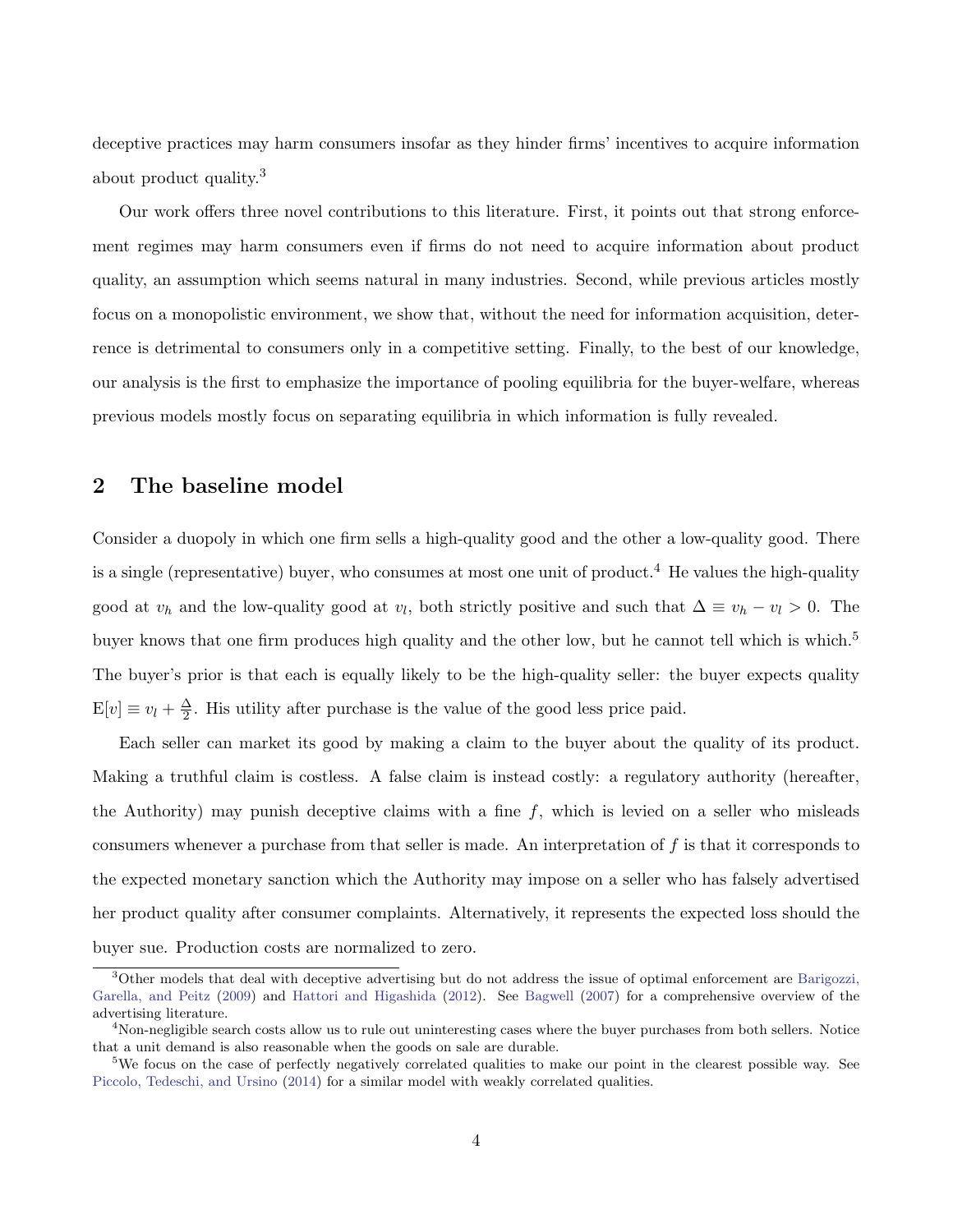The timing of the game is as follows:

- t=0 Sellers learn their qualities.
- t=1 Prices are set and claims (if any) are made.
- $t=2$  The buyer observes prices and claims of quality (if any), updates beliefs, and decides which seller to patronize.

The equilibrium concept is weak Perfect Bayesian Equilibrium. A pure strategy for each seller is the choice of a price and a claim about quality.<sup>6</sup> Upon observing ads and prices, the buyer updates his beliefs, and decides whom to buy from.

To simplify the exposition, we will make the following assumption:

**A1** The qualities supplied by the two sellers are not too different — i.e.,  $v_l > \frac{\Delta}{2}$  $\frac{\Delta}{2}$ .

This restriction, which applies if sellers are close competitors, allows us to focus on the most interesting case for our purposes: due to  $\mathbf{A1}$ , there is a region of parameters in which only pooling equilibria exist. This allows us to focus on the competitive nature of our game. If A1 did not hold, our policy prescriptions would remain valid, but require a further instrument, a price cap. We examine that case in an online Appendix for the interested reader.<sup>7</sup>

Finally, to focus on the most interesting equilibria in which at least one seller makes claims (advertises), we also impose that the buyer's beliefs on- and off-the-equilibrium path are such that when both sellers charge the same price, but only one of them advertises, the buyer believes that the advertising seller is the one supplying high quality. This rules out uninteresting equilibria in which sellers do not advertise.

#### Equilibrium analysis

In this section two types of equilibria are considered: separating and pooling equilibria.

 ${}^{6}$ Because sellers' qualities are binary and perfectly negatively correlated, there is no loss of generality in assuming that sellers can either claim that their product is of high quality or make no claim.

<sup>7</sup>The online Appendix can be found at [www.giovanniursino.eu/papers/Appendix\\_PTU\\_RAND.pdf](www.giovanniursino.eu/papers/Appendix_PTU_RAND.pdf).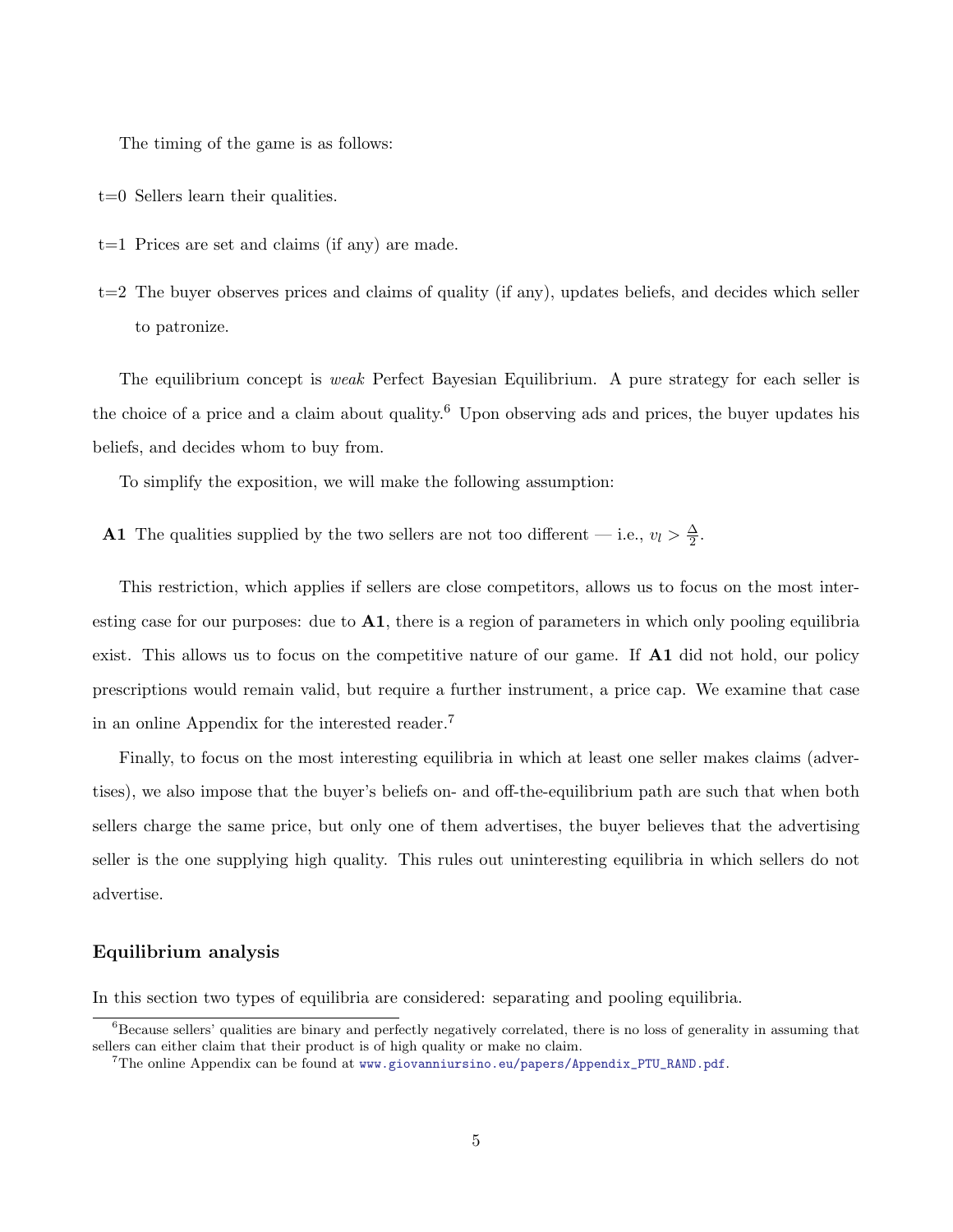Separating equilibria. In this type of equilibria, sellers charge different prices and the buyer is fully informed about the products' quality before he makes a purchase. Consider an equilibrium candidate in which the high-quality seller posts a price  $p_h \leq v_h$  and the low-quality seller charges  $p_l \leq v_l$ , with  $p_l \neq p_h$  and

<span id="page-7-0"></span>
$$
v_h - p_h \ge v_l - p_l,\tag{1}
$$

that is, the buyer purchases the high-quality product. In addition, suppose that both sellers advertise. The buyer's off-equilibrium beliefs are as follows:

A2 If the buyer observes only one unexpected price, off-equilibrium beliefs are the same as the onequilibrium ones, regardless of advertising choices. If sellers charge the same price and both advertise, the buyer believes that they have an equal probability of supplying a high-quality good. If sellers charge the same price but only one advertises, the buyer believes that the one advertising is of high quality.

The reason for restricting attention to equilibria in which both sellers advertise is twofold. First, assuming that the high-quality seller advertises allows us to characterize the largest possible region of parameters in which a separating equilibrium exists. In fact, a successful deviation by the low-quality seller must involve costly deceptive advertising if the high-quality seller advertises in equilibrium, thereby making deviations less appealing. Second, recall that (by assumption) false advertising is costly to the low-quality seller only if she serves the buyer. As a consequence, there is no reason a priori to rule out equilibria in which she advertises and does not sell.<sup>8</sup>

It is now easy to verify that the equilibrium prices are those of a vertically differentiated Bertrand duopoly — i.e.,  $p_h = \Delta$  and  $p_l = 0$ . The argument hinges on the standard undercutting logic. First, under assumption  $\mathbf{A2}$ , condition [\(1\)](#page-7-0) must hold as an equality in a separating equilibrium: otherwise the high-quality seller would have an incentive to increase her price. Second, any other pair of prices that satisfy [\(1\)](#page-7-0) as an equality, but features  $p_l > 0$  cannot be an equilibrium as the low-quality seller would then profitably lower her price.

 ${}^8$ The equilibrium analysis, as well as the policy implications highlighted in Section [3,](#page-12-0) do not change if the low-quality seller does not advertise in a separating equilibrium.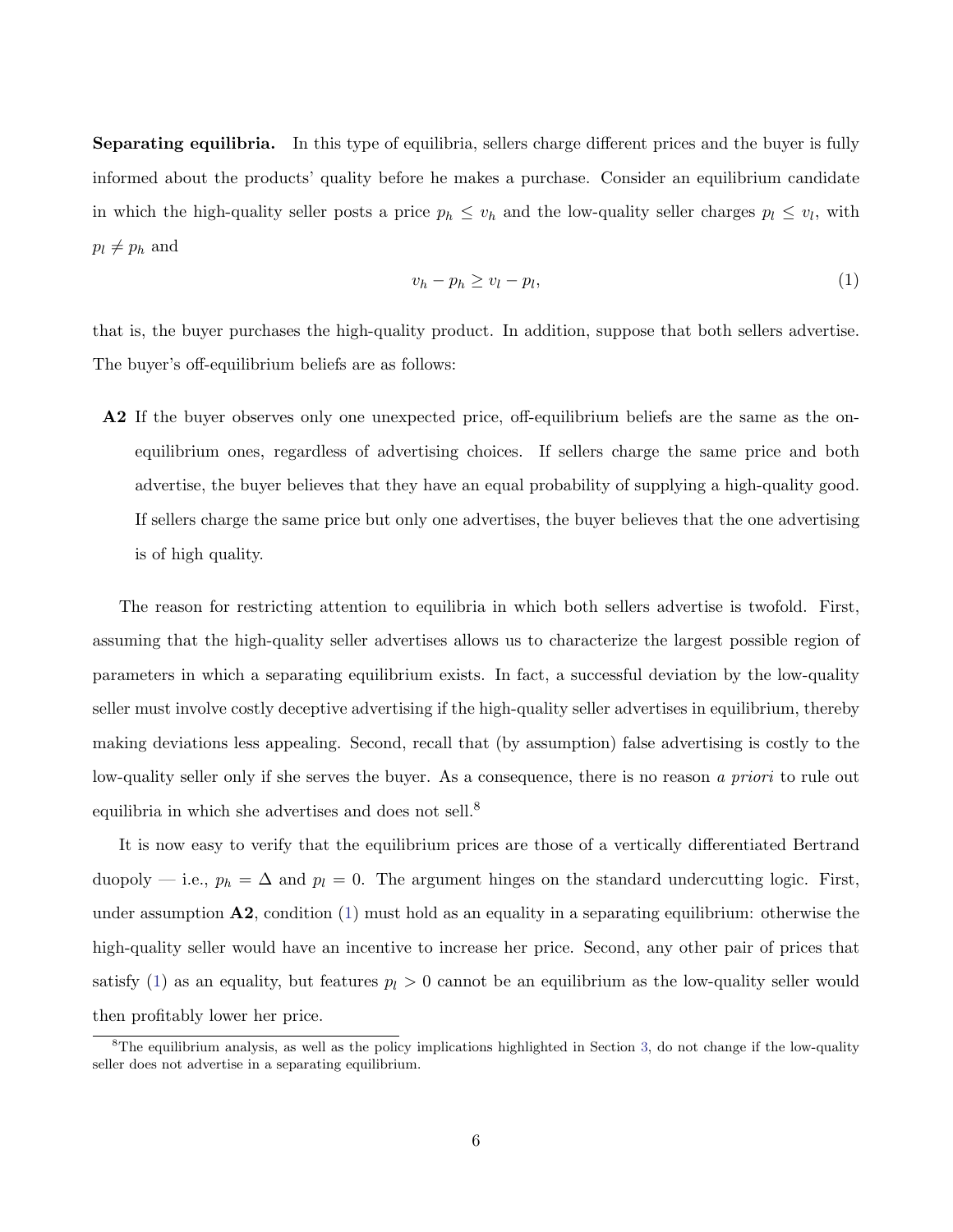Having derived the sellers' equilibrium behavior, we now characterize the conditions under which the pair  $p_h = \Delta$  and  $p_l = 0$  is incentive compatible, provided that the buyer's off-equilibrium beliefs are as stated in assumption  $A2$  — i.e., there are no mimicking incentives. To begin with, consider a deviation in which the low-quality seller charges  $\Delta$ . Obviously, given assumption A2, this deviation can be profitable only if she advertises. In this case, the buyer believes that sellers supply high quality with equal probability and thus values the good at  $v_l + \frac{\Delta}{2}$  $\frac{\Delta}{2}$  in expected terms. He will then purchase off-equilibrium as long as  $v_l + \frac{\Delta}{2} > \Delta$ , which is always true under **A1**. We assume the natural mixed strategy of the buyer (hereafter, the tie-breaking rule) that he purchases with equal probability from either seller when indifferent. It then follows that the low-quality seller has no incentive to mimic if and only if her deviation profit  $\frac{\Delta-f}{2}$  is lower than 0 — i.e.,  $f \geq \Delta$ . We have thus established the following result:

<span id="page-8-1"></span>**Proposition 1.** If assumptions A1 and A2 hold, a separating equilibrium in which  $p_l = 0$ ,  $p_h = \Delta$ , both sellers advertise and only the high-quality one serves the buyer, exists if and only if  $f \geq \Delta$ . In this equilibrium, the high-quality seller obtains a profit of  $\Delta$ , the low-quality seller makes zero profits and the buyer's utility is  $v_h - \Delta$ .

The underlying intuition is simple: the buyer purchases if the low-quality seller deviates and mimics the high-quality seller. In fact, because of **A2**, he expects quality  $v_l + \frac{\Delta}{2}$  $\frac{\Delta}{2}$  and the off-equilibrium price  $\Delta$  to be lower than that by A1. Hence, the separating equilibrium described above exists if and only if the low-quality seller has no incentive to deviate because the cost of mimicking exceeds the gain from deviation when  $f \geq \Delta$  — i.e., her deviation payoff  $\frac{\Delta - f}{2}$  is lower than or equal to zero.

Pooling equilibria. In this class of equilibria no information is transmitted. Consider a candidate equilibrium in which both sellers charge the same price (say  $p$ ) and claim that their product is of high quality so that the buyer is potentially deceived by the low-quality seller. As the buyer holds symmetric priors, his posteriors are such that each seller supplies high quality with equal probability. Hence, the buyer's expected utility is non-negative as long as the equilibrium price does not exceed the expected quality — i.e.,

<span id="page-8-0"></span>
$$
p \le v_l + \frac{\Delta}{2}.\tag{2}
$$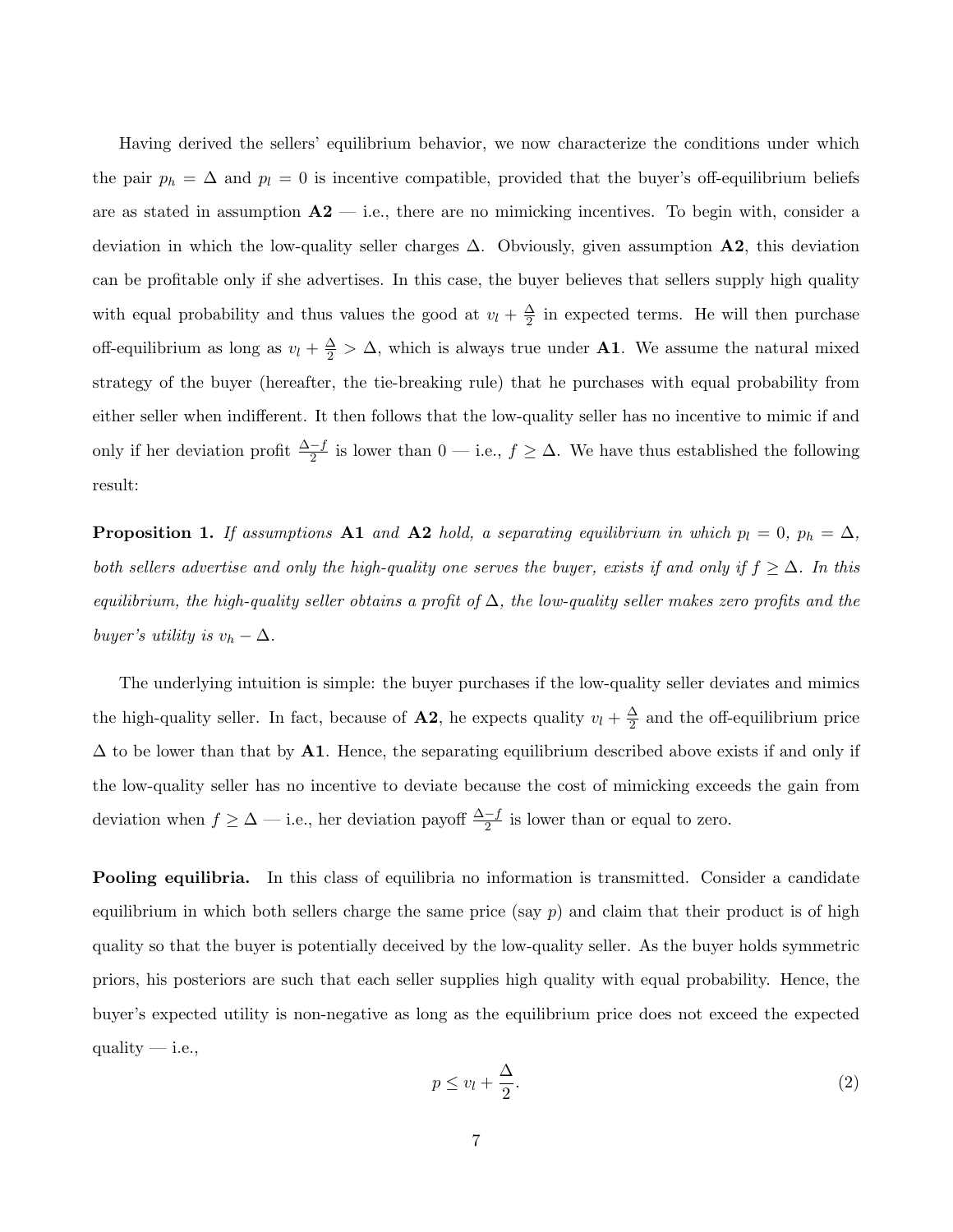When the buyer is undecided between qualities, he may patronize either seller. As before, we assume that, in this case, he purchases from each seller with probability  $1/2$ .<sup>9</sup> It then follows that the (expected) equilibrium payoff of the high-quality seller is  $\frac{p}{2}$ , whereas the expected profit of the low-quality seller is 1  $\frac{1}{2}[p-f]$ , which is non-negative as long as

<span id="page-9-0"></span>
$$
p \ge f. \tag{3}
$$

Hence, the equilibrium price cannot fall short of  $f$ .

In order to form an equilibrium, the outcome described so far must be immune to deviations by the sellers. To check firms' incentives to deviate, we must first specify the off-equilibrium beliefs of the buyer. We make the standard assumption of pessimistic beliefs.

A3 The buyer believes that any deviation from the equilibrium path is made by a low-quality seller.

Assumption  $\bf{A3}$  implies that: (i) the best deviation available to a low-quality seller features no advertising; (ii) a deviation to a price  $p^d \neq p$  will be successful as long as the buyer has an incentive to purchase at  $p^d$  — i.e., if and only if

$$
v_l - p^d > v_h - p.
$$

That is, the deviation is successful provided that the buyer's utility from purchasing a low-quality product at price  $p^d$  is larger than his utility from buying a high-quality good at the equilibrium price  $p$  — i.e., the deviating seller, perceived as low-quality, has to offer a discount such that  $p^d \leq p - \Delta$ . As a result, the price that maximizes the payoff from deviation is  $p^d = p - \Delta$ , provided that  $p - \Delta > 0$ .

We first note that the incentives which really matter to establish the equilibrium are those of the low-quality seller. In fact, the equilibrium profit of the high-quality seller is larger than that of the low-quality one, whereas deviation profits are the same across seller types and equal to  $p - \Delta$ . Hence, a price p can be sustained in a pooling equilibrium if and only if the low-quality seller does not deviate, which implies that neither does.

Given **A3**, the best deviation of a low-quality seller requires no quality claims. Clearly, a low-quality seller will not deviate to a price  $p^d > p$ : the buyer would perceive her as supplying low quality at a high

<sup>9</sup>Allowing for different tie-breaking rules always restricts the range of pooling equilibria adding little intuition and complicating the analysis to no avail.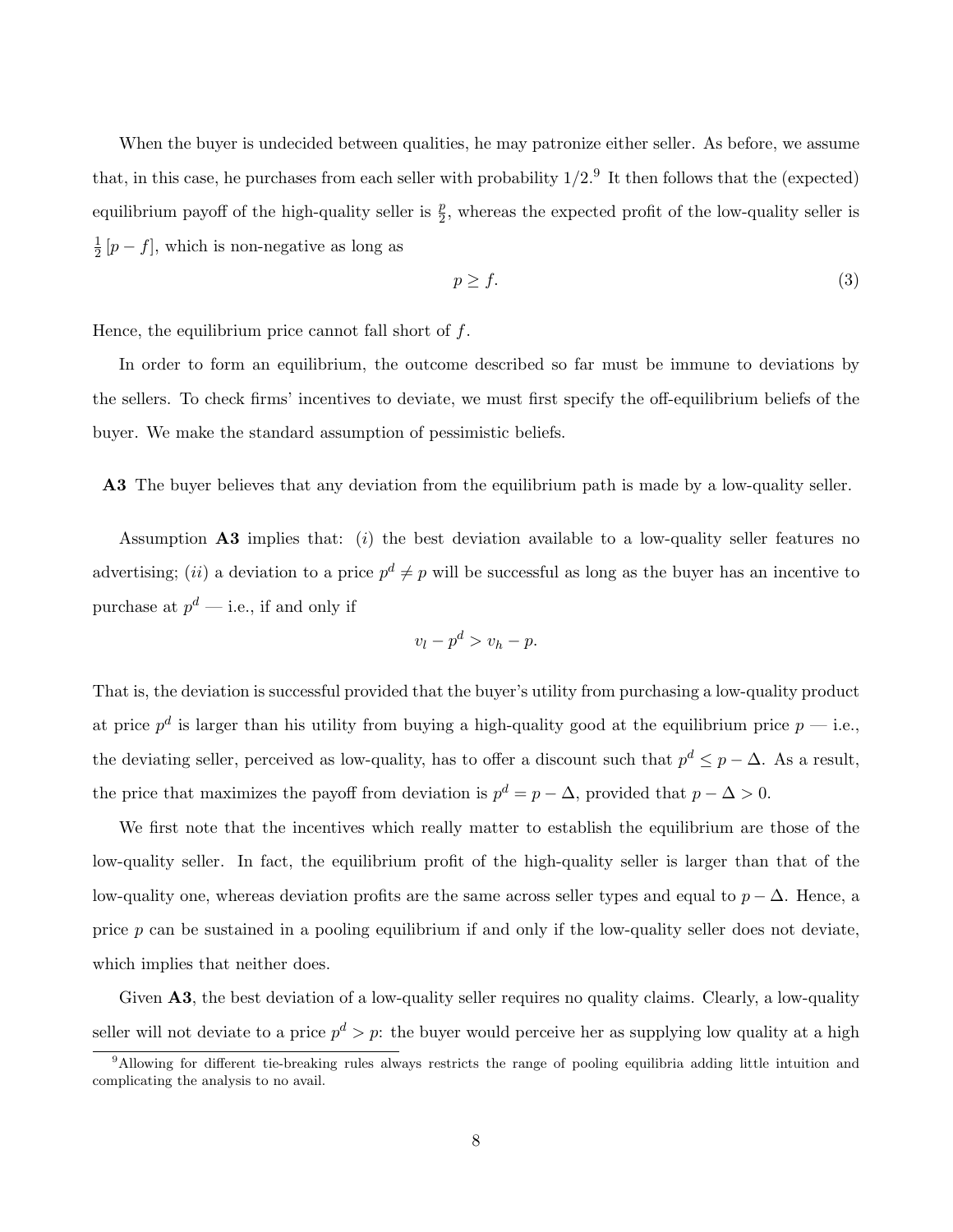price and would not buy her product. Hence, her only plausible deviation is to undercut the prevailing price provided it is feasible — i.e.,  $p - \Delta > 0$ . If she does so, the seller will earn lower profits than in equilibrium as long as

<span id="page-10-0"></span>
$$
\frac{p-f}{2} \ge p - \Delta \quad \Leftrightarrow \quad p \le 2\Delta - f. \tag{4}
$$

Thus, the low-quality seller has more incentive to deviate the higher the equilibrium price p. The reason is that in equilibrium she sells with probability  $\frac{1}{2}$ , whereas off-equilibrium she sells for sure. Instead, her incentive to deviate weakens when the quality discount  $\Delta$  needed for the buyer off-equilibrium increases, and when deceptive advertising is punished less harshly.

Summing up, a pooling equilibrium in which both sellers advertise exists if and only if there exists a price level that satisfies inequalities [\(2\)](#page-8-0), [\(3\)](#page-9-0) and [\(4\)](#page-10-0) altogether. However, when this is the case, there are typically multiple equilibria — i.e., the price p that satisfies these conditions is not unique.<sup>10</sup> In what follows, we focus on the equilibrium with the lowest pooling price — i.e.,  $p^* = f$  as implied by the low-quality seller participation constraint [\(3\)](#page-9-0). Intuitively, when no information is transmitted in equilibrium, it is as if the sellers produce a homogeneous good that the buyer values at  $v_l + \frac{\Delta}{2}$  $\frac{\Delta}{2}$ . Hence, a Bertrand-like argument leads to an equilibrium price of  $f$ . In Remark 1 below we argue more formally why this is the most reasonable equilibrium to consider in our competitive environment.

At the lowest pooling price f, the no-deviation constraint of the low-quality seller  $(f \leq 2\Delta - f)$  is satisfied if and only if  $f \leq \Delta$ . Moreover, by **A1**, the buyer's expected utility in a pooling equilibrium is  $v_l + \frac{\Delta}{2} > \Delta$ . Hence, also the participation constraint of the buyer is satisfied at price f.

We define a pooling equilibrium in which both sellers charge the lowest possible price  $p^* = f$  as the most competitive pooling equilibrium. Thus, we have established the following result:

**Proposition 2.** If assumptions A1 and A3 hold, the most competitive pooling equilibrium in which both sellers advertise exists if and only if  $f \leq \Delta$ . The buyer purchases each product at price  $p^* = f$  with probability equal to  $\frac{1}{2}$ .

The underlying intuition is clear. Only if deceptive practices are not punished too severely, equilibria in which the low-quality seller issues false claims can exist. The novel feature of this outcome is that a larger fine f increases the sellers' expected profit and reduces the buyer's surplus. Hence, when no

 $10$ In a related article, [Piccolo, Tedeschi, and Ursino](#page-21-14) [\(2014\)](#page-21-14) characterize the entire set of pooling equilibria.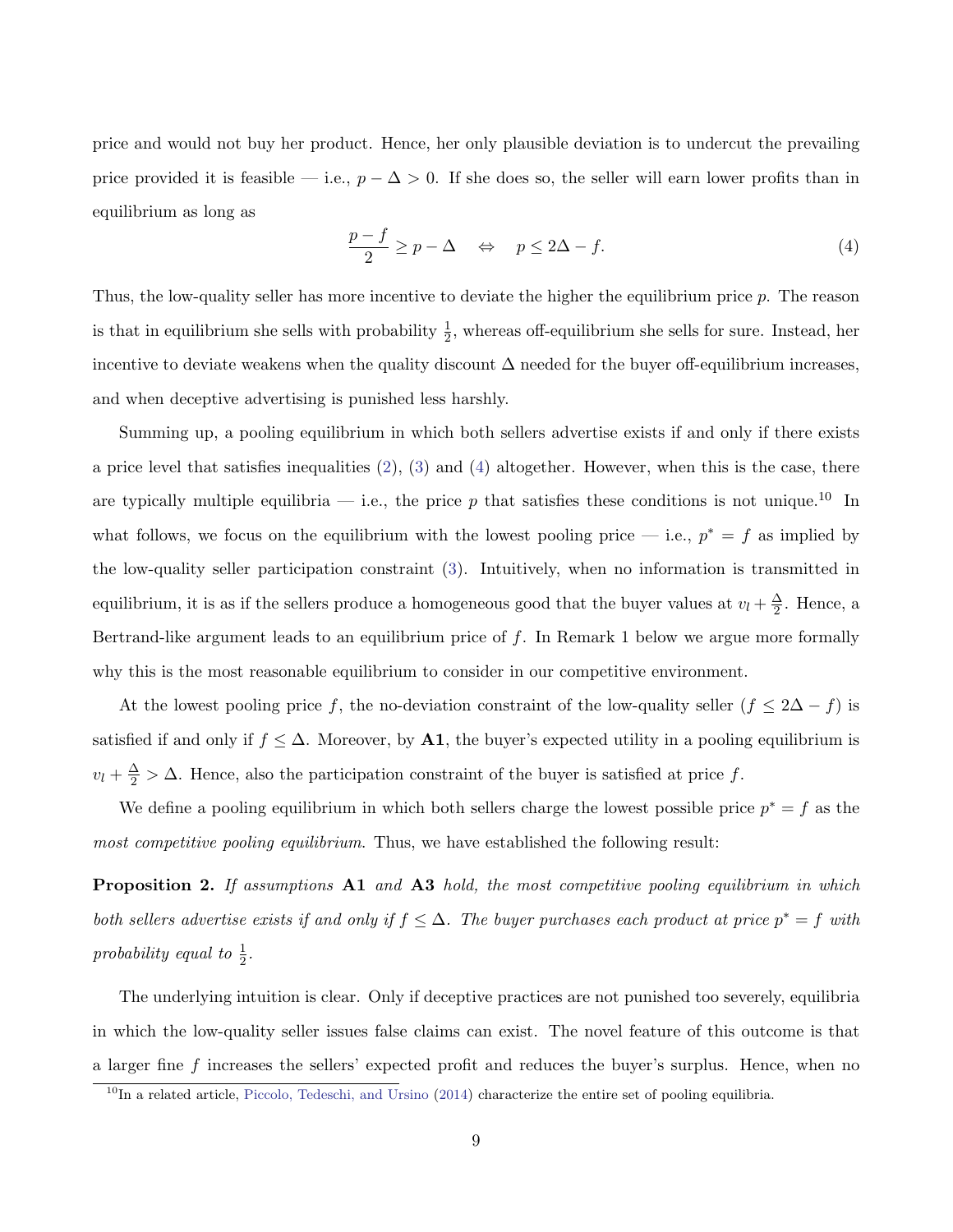information is transmitted in equilibrium, sellers prefer a stricter enforcement, whereas the buyer ideally prefers no enforcement. We will expand on this point in Section [3.](#page-12-0)

**Remark 1.** As noted above, there exist other pooling equilibria featuring prices higher than  $f$ . We motivated our focus on the lowest price equilibrium using a Bertrand-like argument. We offer now a more formal argument to rule out equilibria with prices greater than  $f$  and provide a rationale for selecting the most competitive pooling equilibrium. In fact, suppose the off-equilibrium beliefs of the buyer are as follows:

**A3a** When the buyer expects sellers to post the same price  $p > f$  and advertise, then:

- $(i)$  if both sellers advertise and post any two prices not smaller than f, the buyer retains the equilibrium beliefs that each seller has equal probability of providing a high-quality good;
- (ii) following any other deviation, the buyer believes that the deviating seller provides low quality.

Relative to A3, assumption A3a features the additional property  $(i)$ . This can be justified by the following reasoning of the buyer: "I expect that sellers coordinate on a price above  $f$  — if the price is lower, the low-quality seller will make a loss! When I see advertising from both sellers, but two different prices above  $f$ , they must have not coordinated on the same price. In fact, I can't tell who picked the wrong price and I shall think that they are equally likely to sell a high-quality good!".<sup>11</sup>

Thus, it is easy to show that, under **A3a**, there exists a *unique* pooling equilibrium,  $p^* = f$ . Of course, equilibria with price lower than  $f$  do not exist as they violate the participation constraint of the low-quality seller. Consider, then, an equilibrium candidate in which sellers quote a price  $p > f$ and advertise. Clearly, both sellers have an incentive to slightly undercut p pretending to be making a coordination mistake. In fact, because this does not alter his beliefs, the buyer will purchase from the deviating seller making deviation profits higher than equilibrium ones. Hence, under  $\mathbf{A3a}, p > f$  cannot be an equilibrium. By contrast, showing that  $p^* = f$  is still an equilibrium is straightforward.

<sup>&</sup>lt;sup>11</sup>Note that the buyer may be smarter than implied by **A3a**. For instance, if he observes a price below f from a seller who is also advertising, he may realize that it might be the high-quality seller trying to signal her quality. In fact, this out-of-equilibrium strategy would cause a loss to the low-quality seller. We elaborate on this in Section [5.](#page-16-0)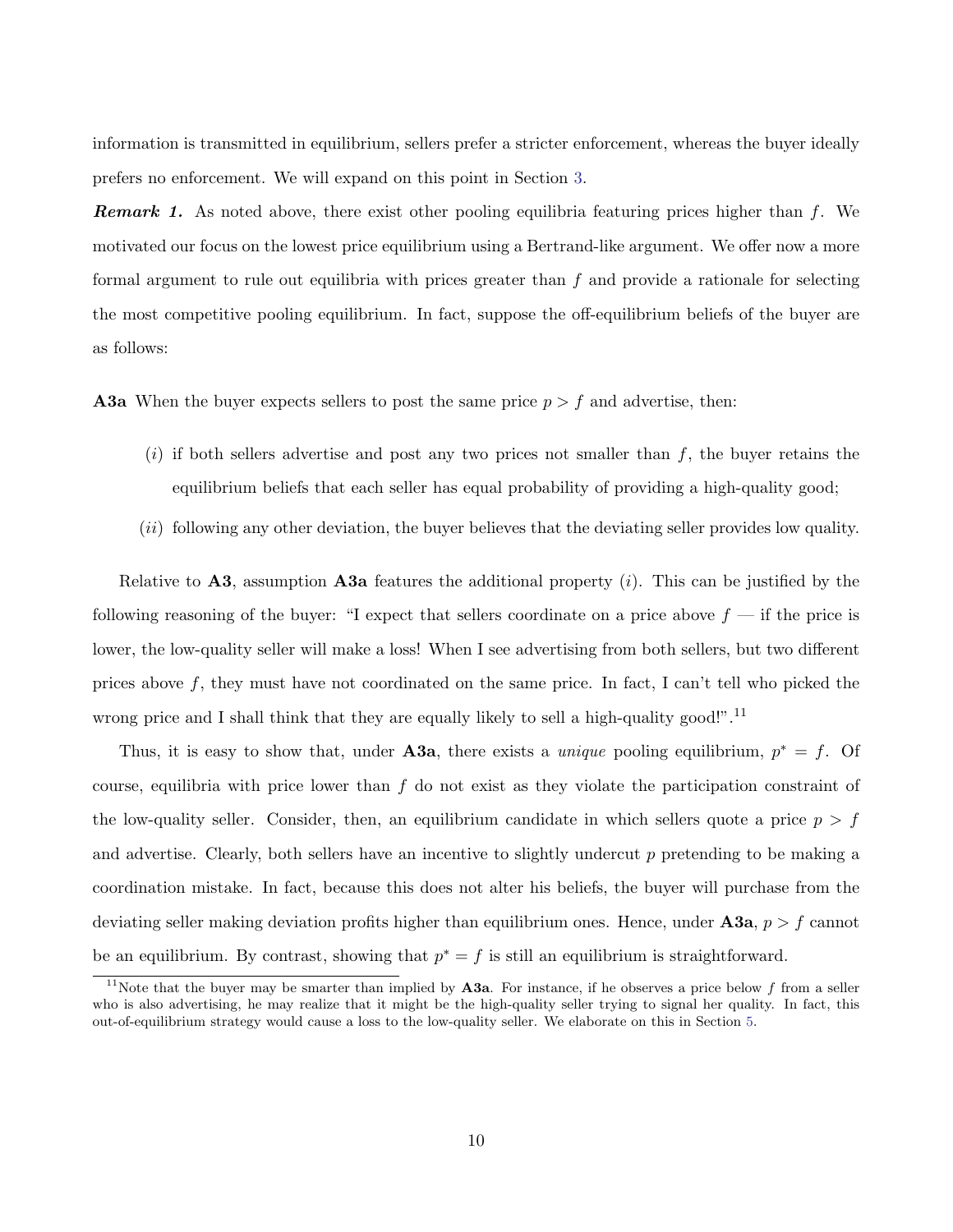## <span id="page-12-0"></span>3 Buyer-welfare and optimal enforcement

In this section, we present the novel insights our simple model holds for consumer welfare and policy recommendations. To this end, we now consider the Authority's choice of an enforcement level f. In setting  $f$ , the Authority has the power to determine the information received by the buyer. In fact, the choice of f determines whether sellers pool and the buyer may purchase a low quality product  $(f < \Delta)$ , or whether sellers separate and signal their qualities through prices  $(f \geq \Delta)$ , in which case the buyer always purchases the high-quality good.<sup>12</sup>

Consider first the separating outcome  $(f \geq \Delta)$ . In this equilibrium, the buyer purchases the highquality product but pays a price that fully extracts the quality premium  $\Delta$  — i.e., his welfare is  $v_l$ . The possibility of making false claims about product quality plays a role only out of equilibrium, where constrains the separating outcome to the region in which  $f \geq \Delta$ , as shown by Proposition [1.](#page-8-1)

Next, consider the pooling equilibrium  $(f < \Delta)$ . In this equilibrium, the enforcement level has a direct impact through prices on the buyer-welfare, which is equal to the expected quality minus the price:  $v_l + \frac{\Delta}{2} - f$ . Hence, a larger fine reduces the buyer-surplus.

We have established that:

#### <span id="page-12-1"></span>**Proposition 3.** If assumptions  $A1-A3$  hold, the buyer-surplus is maximized at  $f = 0$ .

Figure [1](#page-22-0) provides a graphical illustration of the welfare implications of our model. The cutoff point  $f = \Delta$  splits the parameter space into two regions: one in which only the separating equilibrium exists and the other in which sellers coordinate on pooling equilibria.

#### Insert Figure [1](#page-22-0) here

The figure shows that the buyer-surplus decreases as the enforcement effort increases at the most competitive pooling equilibrium, and it is higher at the separating equilibrium than at the most competitive pooling equilibrium for the intermediate levels of enforcement  $f \in (\frac{\Delta}{2}, \Delta)$ . This suggests that,

<sup>&</sup>lt;sup>12</sup>Before learning her type, the expected profit of a seller at the pooling equilibrium is  $\frac{f}{4}$  whereas it is  $\frac{\Delta}{2}$  at the separating equilibrium. When  $f = \Delta$  both equilibria exist. To select between them, we make the natural assumption that sellers coordinate on the separating equilibrium, which yields a higher expected payoff.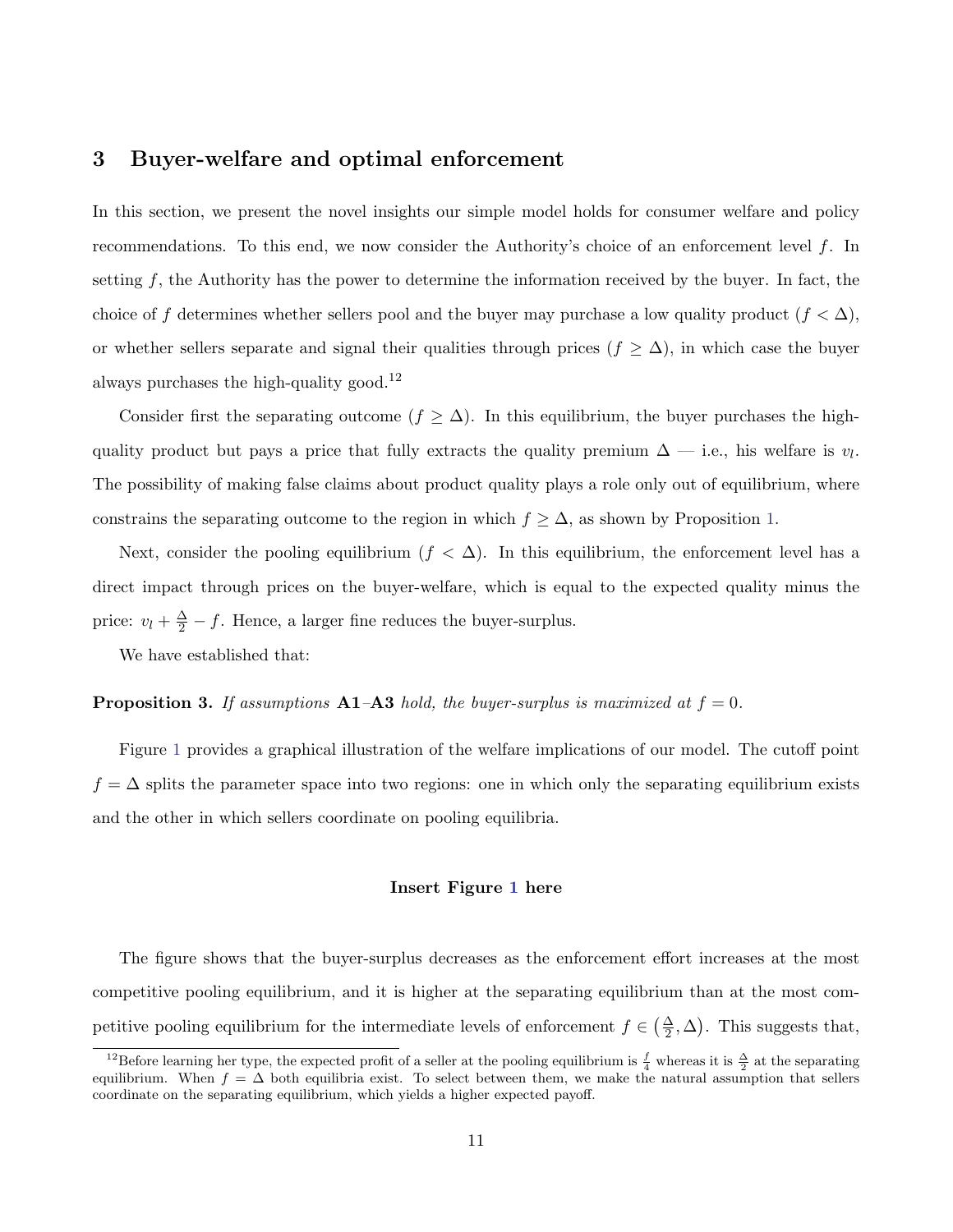although the buyer ideally prefers no enforcement, he prefers an enforcement strict enough to deter deception — i.e.,  $f \geq \Delta$  — to intermediate levels of enforcement — i.e.,  $f \in (\frac{\Delta}{2})$  $\frac{\Delta}{2}, \Delta$ ).

Summing up, the Authority maximizes buyer-surplus by setting no fine (i.e.,  $f = 0$ ) against deceptive practices. In our model, this is because, even though the buyer purchases a low-quality good half the times, the downward pressure on prices at the most competitive pooling equilibrium benefits him more than enough to compensate for the expected quality loss. This result is, to the best of our knowledge, novel and shows that a stricter enforcement may actually harm uninformed consumers rather than enhancing their welfare, even in a setting in which firms do not need to acquire information about the quality of their products.

**Remark 2.** In the previous analysis, sellers coordinate on the pooling equilibrium with the lowest price. Although focusing on this equilibrium makes sense in many circumstances and can be micro-founded as discussed in Remark 1, one may wonder whether the main result holds when firms coordinate on pooling prices larger than the competitive one  $-$  e.g., because sellers are able to coordinate on higher prices. In other words, do consumers prefer to be deceived by low-quality sellers rather than learning qualities through prices and avail market power to the high-quality seller at any pooling price? In the model considered so far, in which advertising is perfect, it can be shown that this is not true if sellers coordinate on the maximal pooling price.<sup>13</sup> However, in a more general environment, in which advertising is costly not only on the extensive but also on the intensive margin — i.e., it is not perfect and its intensity matters — [Piccolo, Tedeschi, and Ursino](#page-21-14) [\(2014\)](#page-21-14) show that the qualitative insights of Proposition [3](#page-12-1) hold even when sellers coordinate on the highest possible pooling price. This suggests that the policy prediction of our simple model does not rely on specific assumptions, but carries over to more general environments.

# 4 The role of competition

We now highlight the fundamental role played by competition in our analysis. The objective is to study whether the policy predictions derived in Sections [3](#page-12-0) still apply in a monopolistic industry.

Suppose that, instead of two sellers, there is a single monopolist selling a good whose quality is

<sup>&</sup>lt;sup>13</sup>The proof of this result is available upon request.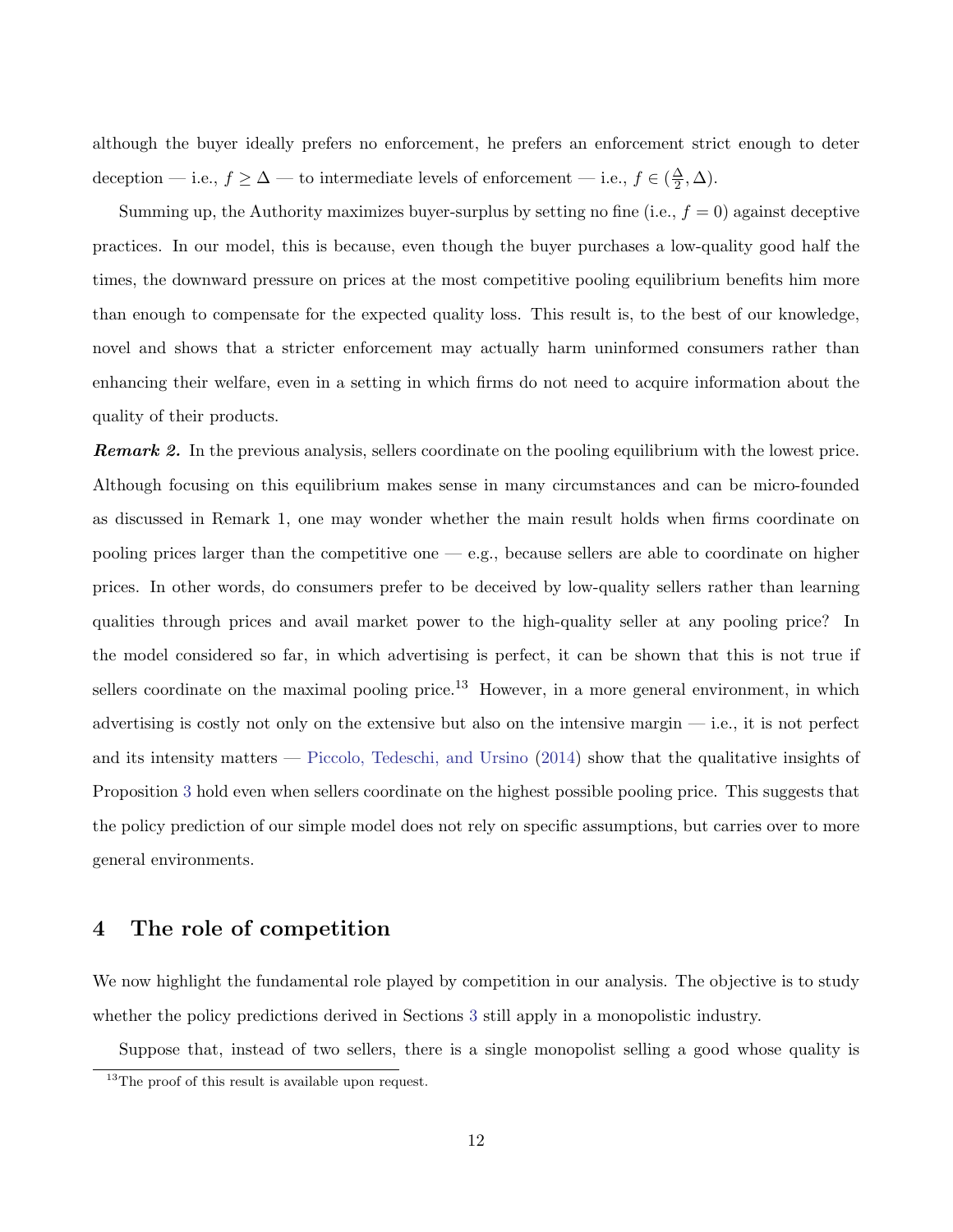not known to the buyer. Again, the buyer's prior on the quality sold by the monopolist is  $1/2$  and false advertising of a low-quality product costs  $f$  to the monopolist (provided she sells). We assume off-equilibrium beliefs which follow the same logic of  $\mathbf{A2}\text{-}\mathbf{A3}$ , with the caveat that off-equilibrium beliefs now refer to different types of a unique seller rather than to different sellers. Namely, we will assume pessimistic beliefs, that is, any off-equilibrium strategy is attributed to a low-quality seller.

As before, first consider separating equilibria. Assume that both types claim that the product is high-quality, but charge different prices — i.e.,  $p_h$  and  $p_l$ , respectively. A low-quality monopolist charges  $p_l = v_l$ : that is, the buyer does not purchase at higher prices, and lower prices are clearly sub-optimal. The price charged by the high-quality monopolist, instead, has to fall short of  $v_h = v_l + \Delta$ , otherwise the buyer does not purchase, and it must also exceed  $v_l$ , so as to guarantee information disclosure and maximize the monopolist's profits. It turns out that, as in the case of duopoly, this price is pinned down by the no-mimicking condition of the low-quality monopolist, which depends on the enforcement level and the quality differential. In fact, if the low-quality monopolist deviates and mimics the high-quality type, she earns  $p_h - f$  provided that the buyer is willing to purchase. Hence, to prevent deviations, the equilibrium level of  $p_h$  has to be the highest price such that  $p_h - f \leq v_l$ . Together with the buyer's participation constraint, this yields:

$$
p_h = \min \left\{ v_l + f, v_h \right\}.
$$

Therefore:

<span id="page-14-0"></span>**Proposition 4.** For pessimistic beliefs, a separating equilibrium under monopoly exists for every f. The monopolist charges price  $p_l = v_l$  when selling a low-quality good, whereas she charges a price  $p_h = v_l + f$ if  $f < \Delta$  and a price  $p_h = v_l + \Delta$  if  $f \geq \Delta$ , when selling a high quality good. Only the high-quality seller advertises and the buyer always purchases the good.

Next, consider pooling equilibria in which the monopolist charges  $p$  regardless of her type and always claims to sell a high-quality product. Obviously, the monopolist will make a sale for sure, but  $p$  must exceed  $f$  to guarantee non-negative profits when selling a low-quality product. Hence, when selling the high-quality good, profit is p; whereas it is  $p-f$  when selling low quality. Clearly, the monopolist has no incentive to charge a price lower than p. By contrast, when deviating to a price  $p^d > p$ , the monopolist is believed to be of low-quality and earns at most  $v_l$ . Thus, for the assumed off-equilibrium beliefs, the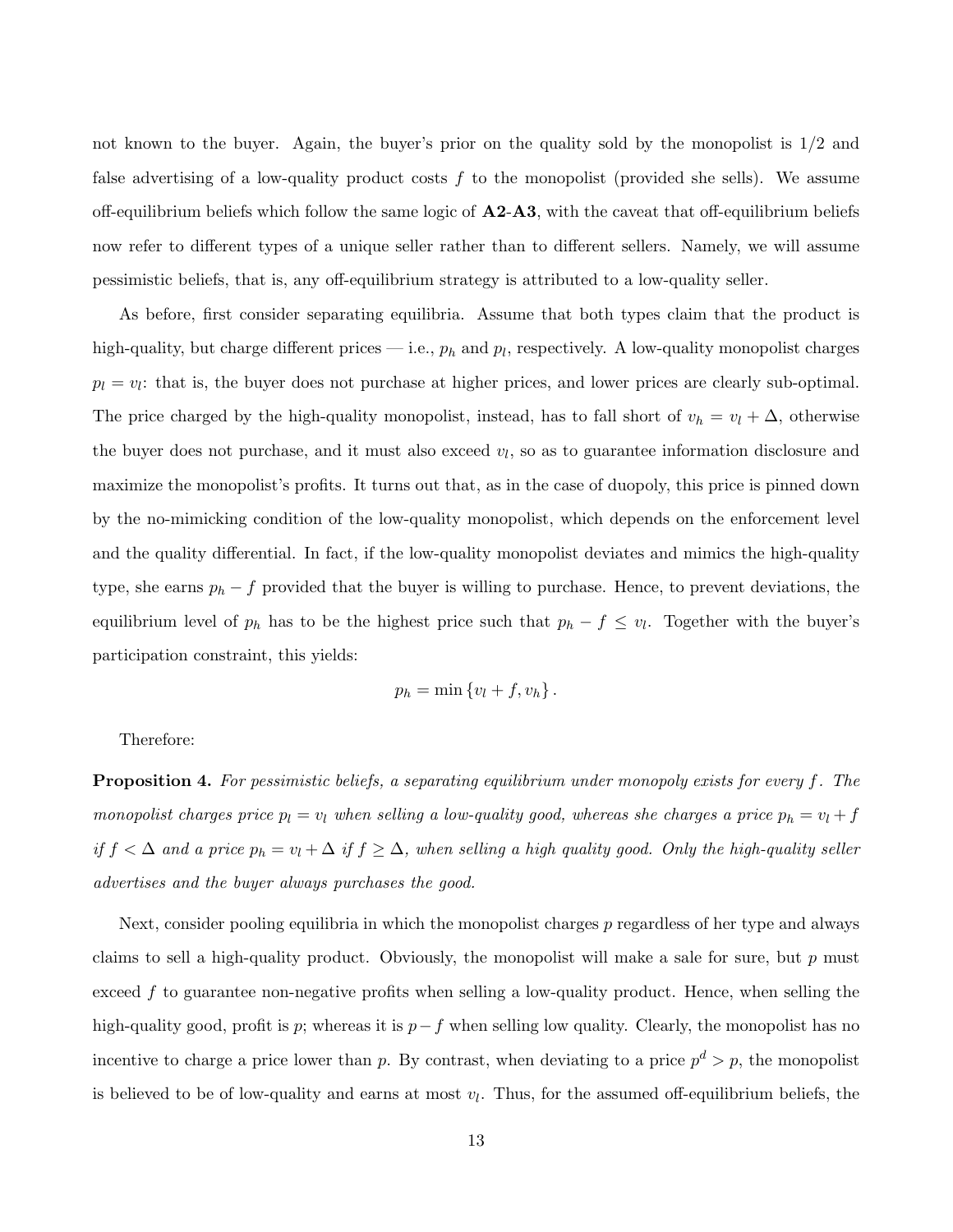low-quality monopolist has no incentive to deviate as long as  $p - f \geq v_l$ . Because the buyer must be willing to purchase, the price must be  $p \leq v_l + \frac{\Delta}{2}$  $\frac{\Delta}{2}$ . We thus have established:

<span id="page-15-0"></span>Proposition 5. If assumption A3 holds, a pooling equilibrium under monopoly exists if and only if  $f \leq \frac{\Delta}{2}$  $\frac{\Delta}{2}$ . The monopolist can charge any price between  $v_l + f$  and  $v_l + \frac{\Delta}{2}$  $\frac{\Delta}{2}$ , advertises the product and the buyer purchases the product.

Proposition [5](#page-15-0) characterizes the full set of pooling equilibria. Arguably, there is just one reasonable outcome in this setting — i.e., the maximal pooling price  $v_l + \frac{\Delta}{2}$  $\frac{\Delta}{2}$  that fully extracts the buyer-surplus. In fact, the Bertrand-like argument of Section [2,](#page-5-0) which allowed us to select the lowest pooling price  $f$ , does not apply here: under monopoly, any price less than  $v_l + \frac{\Delta}{2}$  $\frac{\Delta}{2}$  is difficult to rationalize.

Propositions [4](#page-14-0) and [5](#page-15-0) together imply that pooling and separating equilibria coexist when  $f \leq \frac{\Delta}{2}$  $\frac{\Delta}{2}$ . As argued above, we select the equilibrium in which the monopolist earns the highest (expected) profit. In the range of parameters under consideration, the most profitable equilibrium for the monopolist is the pooling one. In fact, the high-quality monopolist earns more in the pooling  $(v_l + \frac{\Delta}{2})$  $\frac{\Delta}{2}$ ) than in the separating  $(v_l + f)$  equilibrium. The same is true for the low-quality monopolist as  $v_l + \frac{\Delta}{2} - f$  exceeds  $v_l$ .

Assuming that the monopolist separates when indifferent to pooling or separating, which is the most favorable tie-breaking rule for the buyer, as it will be clear from Figure [2,](#page-22-1) we expect the pooling equilibrium with price  $v_l + \frac{\Delta}{2}$  $\frac{\Delta}{2}$  to be the prevailing outcome when  $f < \frac{\Delta}{2}$ . In this range of parameters the buyer-surplus is zero. The same is true when  $f \geq \Delta$  as both types fully extract the buyer-surplus. By contrast, when  $f \in \left[\frac{\Delta}{2}\right]$  $(\frac{\Delta}{2}, \Delta)$  the separating equilibrium features  $p_h = v_l + f$ , so that the buyer-surplus is positive when purchasing from the high-quality monopolist. In particular, the buyer-surplus evaluated ex-ante — i.e., before the type of the monopolist is revealed — is  $\frac{\Delta-f}{2}$ . This leads to the following result:

#### **Proposition 6.** Under monopoly, the buyer-surplus is maximized at  $f = \frac{\Delta}{2}$  $\frac{\Delta}{2}$  .

The intuition is straightforward. Full surplus extraction occurs both at the pooling equilibrium and at the separating equilibrium when  $f \geq \Delta$ . Hence, the best policy for the Authority is to induce a separating equilibrium with the lowest possible fine. In fact, provided f does not fall short of  $\frac{\Delta}{2}$ , so that the the pooling equilibrium does not prevail, selecting the smallest possible  $f$  maximizes the incentives of the low-quality monopolist to deviate. This, in turn, drives down the price that the high-quality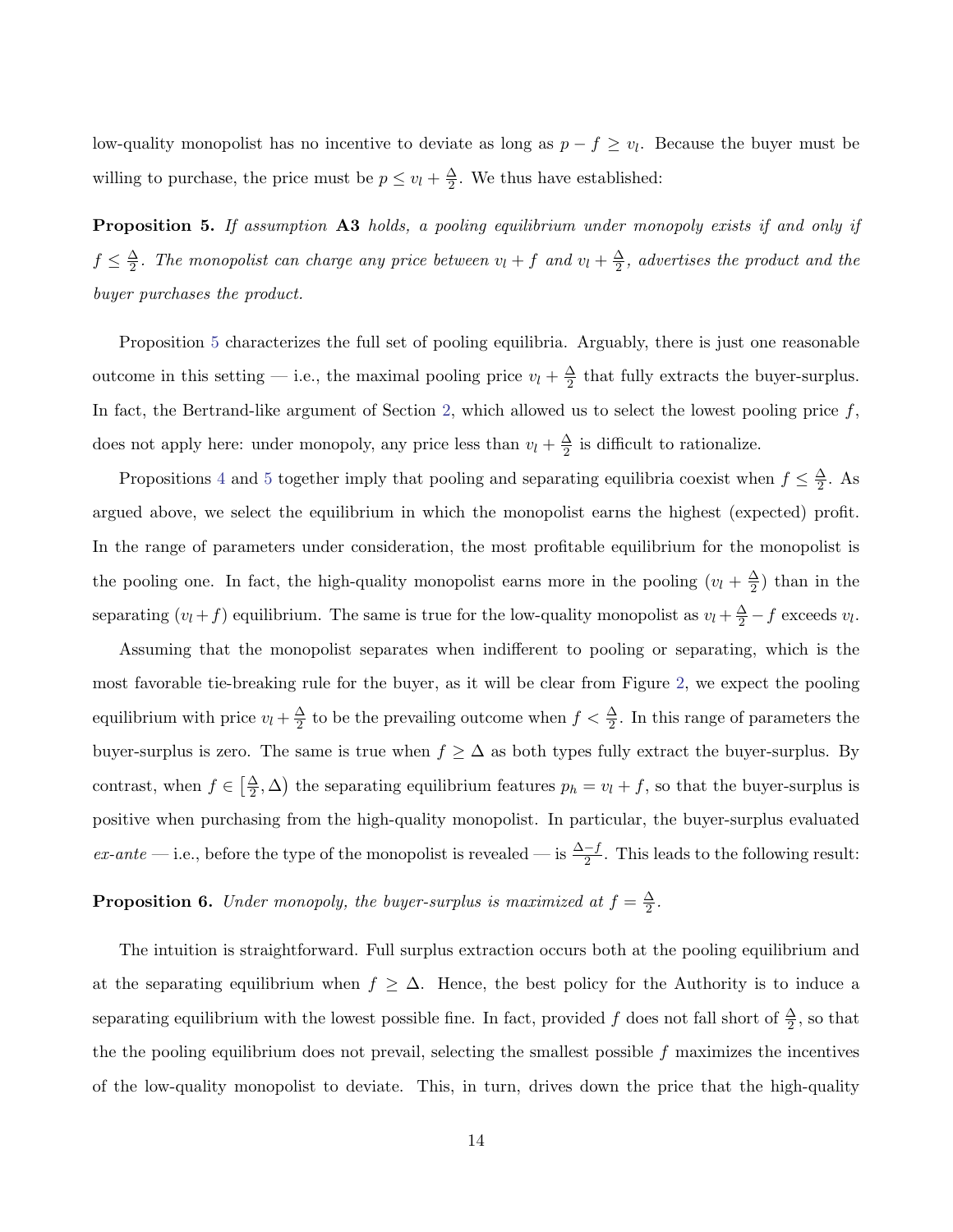monopolist can charge in equilibrium to prevent deviations, which benefits the buyer. In a sense, a low f induces tougher competition between the different types of monopolist. Figure [2](#page-22-1) provides a graphical illustration of the welfare under monopoly: it plots the buyer-surplus as a function of  $f$ .

#### Insert Figure [2](#page-22-1) here

This result has an interesting policy implication: even though in competitive markets any attempt by the Authority to discourage false claims can be detrimental to consumers — i.e., the optimal level of enforcement is  $f = 0$  — and consumers prefer to be deceived rather than learning qualities through prices, under monopoly, optimal fines need to be finite and consumers achieve their highest utility when information about quality is transmitted through prices. Finally, it is easy to verify that at the optimal policy, the buyer-surplus is larger when sellers compete than in a monopoly — i.e.,  $v_l + \frac{\Delta}{2} > \frac{\Delta}{4}$  $\frac{\Delta}{4}$  .

# <span id="page-16-0"></span>5 Robustness

This section provides a robustness check on the analysis developed up to this point. In particular, we characterize the pooling equilibrium assuming that the buyer is more sophisticated and realizes that a high-quality seller can credibly signal her type by pricing below  $f$  and advertising. To account for this feature, the off-equilibrium beliefs are:

 $\mathbf{A4}$  If a seller advertises and sets a price lower than f, the buyer believes that she provides high quality. For any other deviation, he believes that the deviating seller provides low quality.

Assumption  $\mathbf{A4}$  implies that: (i) the best deviation of a low-quality seller features no advertising; (*ii*) deviation to price  $p^d \neq p$  is successful as long as the buyer has an incentive to purchase at  $p^d$  - i.e., if and only if

$$
v_l - p^d > v_h - p \quad \text{if} \quad p^d > f,
$$
  

$$
v_h - p^d > v_l - p \quad \text{if} \quad p^d \le f.
$$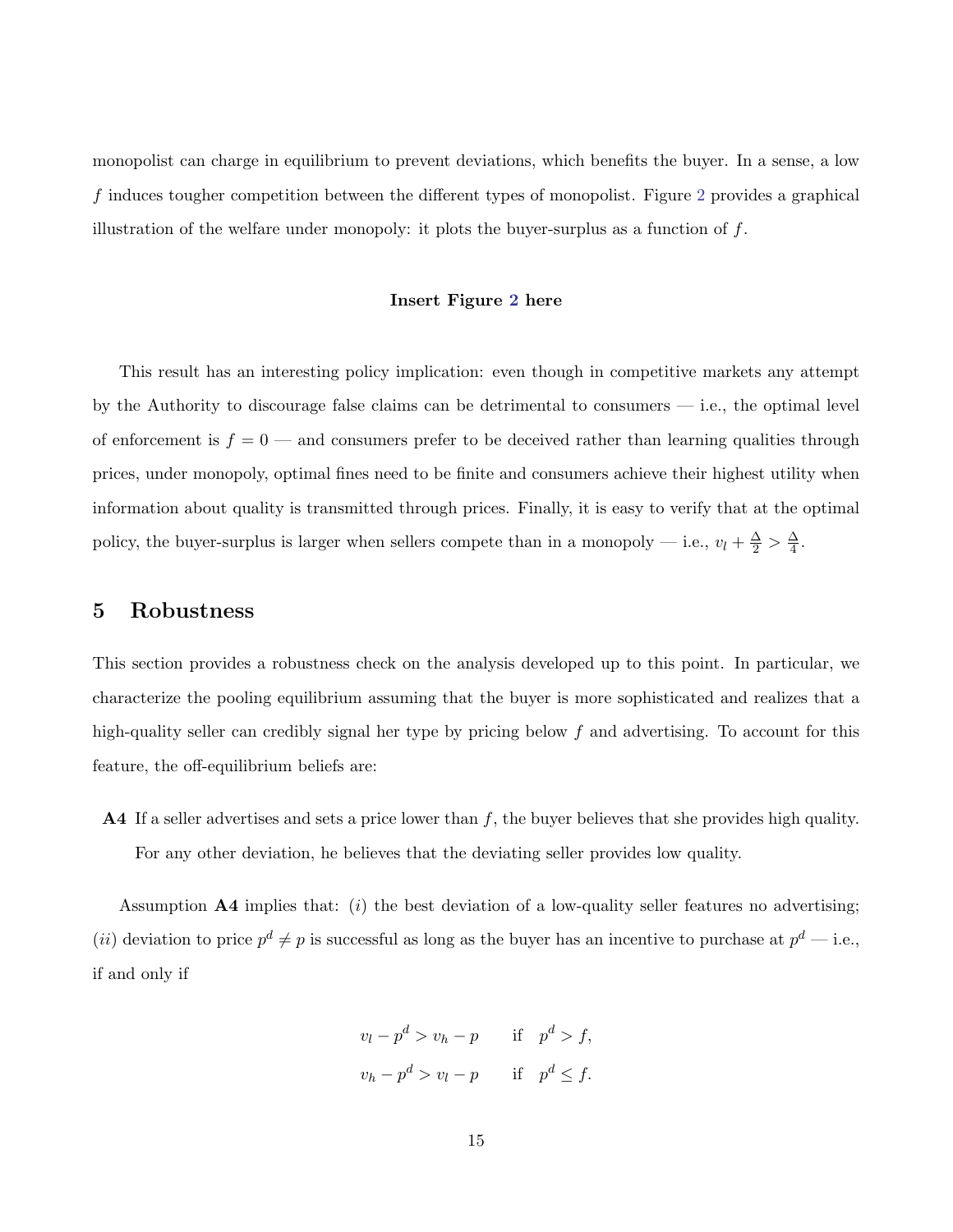That is, if the deviating seller's price is above  $f$ , the deviation is successful provided that the buyer's utility from purchasing a low-quality product at price  $p^d$  is larger than his utility from buying a highquality good at the equilibrium price  $p - i.e.,$  the deviating seller, perceived as low-quality, has to offer a discount such that  $p^d \leq p - \Delta$ . If, instead, the seller deviates to a price lower than f, she effectively signals her high-quality type and the buyer is willing to purchase from her as long as the price does not exceed the equilibrium price by more than the quality premium — i.e.,  $p^d \leq p + \Delta$ .

Thus, in the first case — i.e., when  $p^d > f$  — the price that maximizes the payoff from deviation is  $p^d = p - \Delta$ , provided that  $p - \Delta > f$ . In the second case — i.e., when  $p^d \le f$  — the price which maximizes deviation payoffs is  $p^d = f$  because  $f < p + \Delta$  by [\(3\)](#page-9-0).

Consider the sellers' incentives to deviate. Price  $p$  can be charged in a pooling equilibrium if the profits of both sellers are larger than deviation profits at any off-equilibrium price, be it above or below f. Consider first a high-quality seller: she will not deviate to a price (lower or) equal to f and signal her high quality as long as

<span id="page-17-0"></span>
$$
\frac{p}{2} \ge f \quad \Leftrightarrow \quad p \ge 2f. \tag{5}
$$

On the other hand, if the equilibrium price is sufficiently high — i.e., if  $p - \Delta > f$ , which implies that undercutting to a price above f is profitable — a high-quality seller will not undercut to  $p^d = p - \Delta$  if

<span id="page-17-1"></span>
$$
\frac{p}{2} \ge p - \Delta \quad \Leftrightarrow \quad p \le 2\Delta. \tag{6}
$$

Hence, any price  $p \in [2f, 2\Delta]$  is invulnerable to deviations from a high-quality seller. If it is better to serve the buyer with even chances at the equilibrium price  $p$  rather than serving the buyer for sure at the lower price f, then p is not vulnerable to such a deviation  $-$  i.e., [\(5\)](#page-17-0) holds. Moreover, if the discount  $\Delta$  needed to attract the buyer when he believes he is purchasing a low-quality good is too high relative to the equilibrium profits, then there is no incentive to undercut the equilibrium price  $-$  i.e., [\(6\)](#page-17-1) holds.

Let's now turn to the incentives of a low-quality seller. Clearly she will not deviate to price  $p^d \leq f$ while advertising. If she did so, she would sell at a price lower or equal to the sanction she would pay for deceiving the customer. Hence, the only plausible deviation is to undercut the prevailing price, provided it is feasible — i.e.,  $p - \Delta > f$ . In this case, the no-deviation condition is the same as in the baseline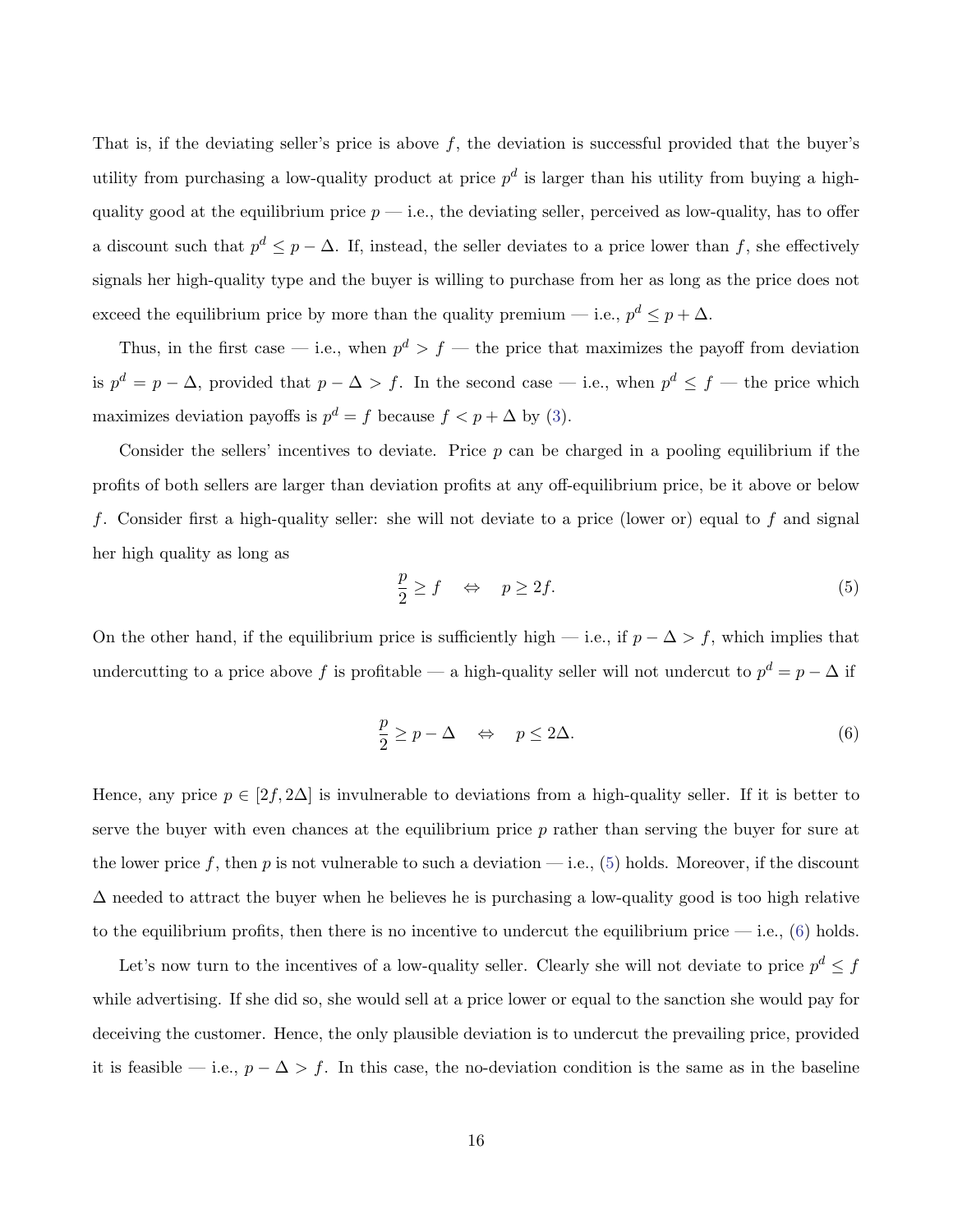model: the seller will not deviate as long as [\(4\)](#page-10-0) holds.

Summing up, a pooling equilibrium in which both sellers advertise exists if and only if there exists a price level that satisfies inequalities [\(2\)](#page-8-0), [\(4\)](#page-10-0) and [\(5\)](#page-17-0) altogether. Clearly, the no-deviation constraint of the high-quality seller [\(5\)](#page-17-0) defines the minimum price which can be charged in a pooling equilibrium under  $A_4$  — i.e.,  $p^* = 2f$ . Moreover, at the minimum price, the no-deviation constraint of the low-quality seller [\(4\)](#page-10-0) is satisfied if and only if  $f \leq \frac{2}{3}\Delta$  whereas the participation constraint of the buyer [\(2\)](#page-8-0) is satisfied if and only if

$$
f \leq \frac{1}{2} \left( v_l + \frac{\Delta}{2} \right).
$$

Differently from the baseline case, the participation constraint of the buyer is no longer implied by the combination of A1 and the low-quality seller's no-deviation constraint. We have thus proved the following result.

<span id="page-18-0"></span>**Proposition 7.** If assumptions A1 and A4 hold, the most competitive pooling equilibrium in which both sellers advertise exists if and only if

$$
f \leq \overline{f} \equiv \min \left\{ \frac{2}{3} \Delta, \frac{1}{2} \left( v_l + \frac{\Delta}{2} \right) \right\}.
$$

The buyer purchases each product at price  $p^* = 2f$  with probability equal to  $\frac{1}{2}$ .

Assuming that the buyer is more sophisticated restricts the range of parameters in which a pooling equilibrium with advertising exists. The intuitive reason is that the equilibrium price must now be high enough to prevent high-quality sellers from signaling their type. This, in turn, makes a deviation by low-quality seller more attractive and the buyer participation constraint tighter, thereby making a pooling equilibrium harder to sustain.

The analysis of the separating outcome, characterized in Proposition [1,](#page-8-1) is unaffected by the change in the buyer's sophistication. Hence, none of the equilibria characterized so far  $-$  both separating and pooling — exists when  $f \in (\overline{f}, \Delta)$ . What type of outcome emerges in this range of parameters? Do the welfare properties of the previous equilibria remain valid also in this region? In what follows, we show that, in this range of parameters, there exists a separating equilibrium, sustained by off-equilibrium beliefs different from those of  $\mathbf{A2}$ . In this equilibrium sellers signal their quality through the advertising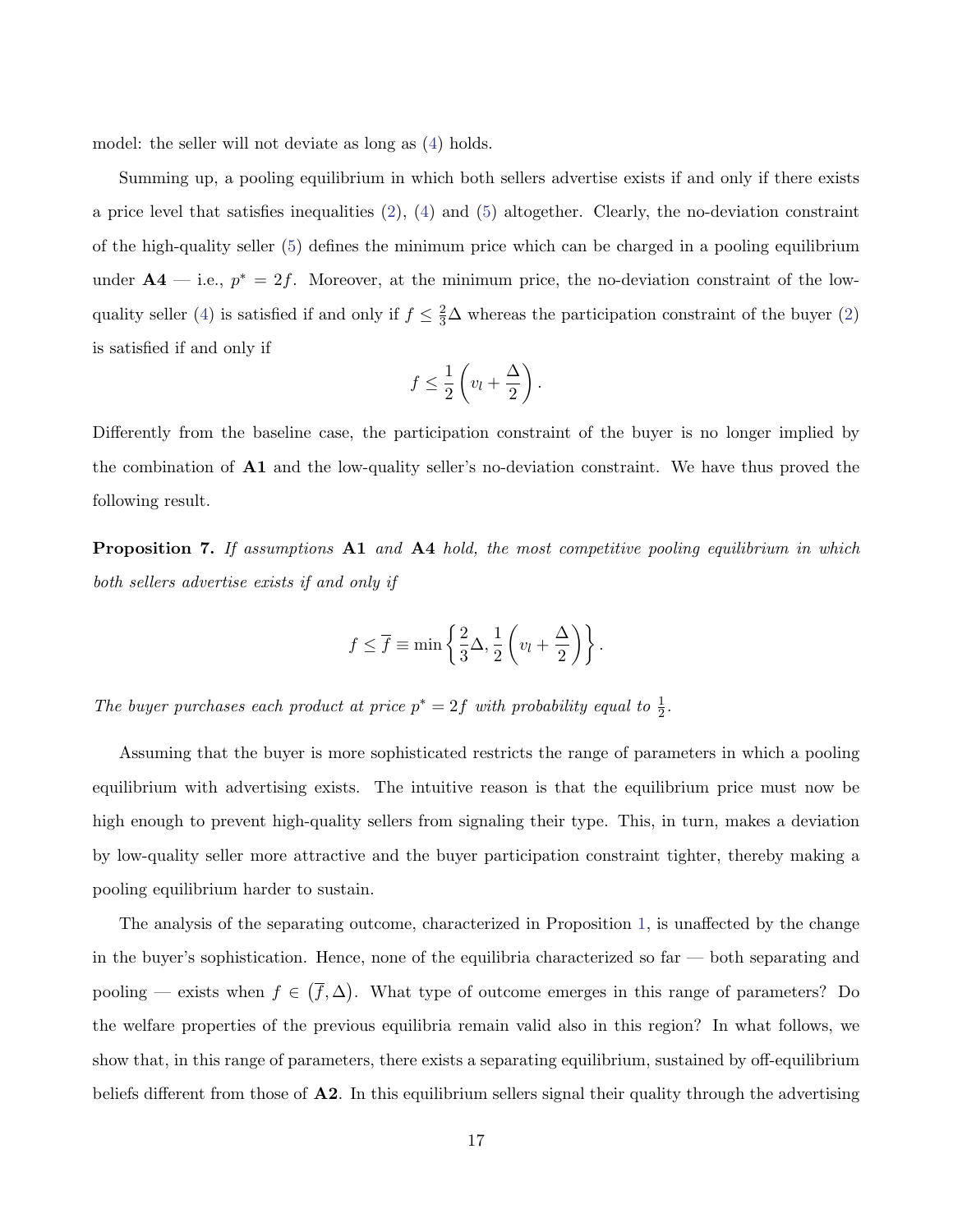strategy rather than through prices.

Consider a candidate equilibrium in which both sellers charge a price equal to  $f$ , the high-quality seller advertises, and the low-quality one does not. In equilibrium the buyer purchases from the high-quality seller, whereas out of equilibrium he holds the following belief:

A5 If sellers charge the same price and choose the same advertising strategy, the buyer believes that it is equally likely that they are of high quality. If the buyer observes a price lower than  $f$  coupled with advertising, he believes that the deviating seller is of high quality. Any other deviation is attributed to a low-quality seller.

Showing that the above strategy profile and system of beliefs form an equilibrium is straightforward. The high-quality seller would obviously never profit from any deviation: there is no incentive to charge a price below f because this strategy would yield a profit lower than the equilibrium one. Neither is there any incentive to set a price greater than  $f$ , because the buyer would not purchase from her. A fortiori, as long as  $f \leq \Delta$ , the low-quality seller has no incentive to deviate because any successful deviation requires costly advertising.<sup>14</sup> As a result:

<span id="page-19-0"></span>**Proposition 8.** Assuming that **A5** holds, then for any  $f \leq \Delta$  there always exists a separating equilibrium in which sellers charge the same price f, but separate through advertising. The buyer purchases the advertised good.

Summing up, for  $f \in [0, \overline{f}]$  both pooling and separating equilibria exist, whereas for  $f > \overline{f}$  only separating equilibria exist. It remains to ascertain which equilibrium prevails when the Authority sets  $f \leq \overline{f}$ . We adopt the selection criterion that sellers coordinate on the equilibrium that yields the greatest ex-ante profit. It is easy to check that a seller expects profit  $\frac{3}{4}f$  in the pooling equilibrium of Proposition [7,](#page-18-0) whereas she earns  $\frac{f}{2}$  in the separating equilibrium of Proposition [8.](#page-19-0) Hence, the pooling equilibrium emerges when  $f \leq \overline{f}$ , the separating equilibrium with high-quality price  $p_h = f$  arises when  $\overline{f} < f < \Delta$ and the separating equilibrium with high-quality price  $p_h = \Delta$  is the outcome when  $f \geq \Delta$ .

Finally, the buyer's welfare under the three equilibria corresponding to the different parameter regions is  $v_l + \frac{\Delta}{2} - 2f$ ,  $v_l + \Delta - f$  and  $v_l$  as f moves from  $[0, \overline{f}]$  to  $(\overline{f}, \Delta)$  and then to  $[\Delta, +\infty)$ , respectively.

 $14$ Note that alongside the equilibrium just described, by using the same logic, it is possible to show that in the range of parameters under consideration, there are other pay-off equivalent equilibria in which the low-quality seller charges a price between 0 and  $f$ .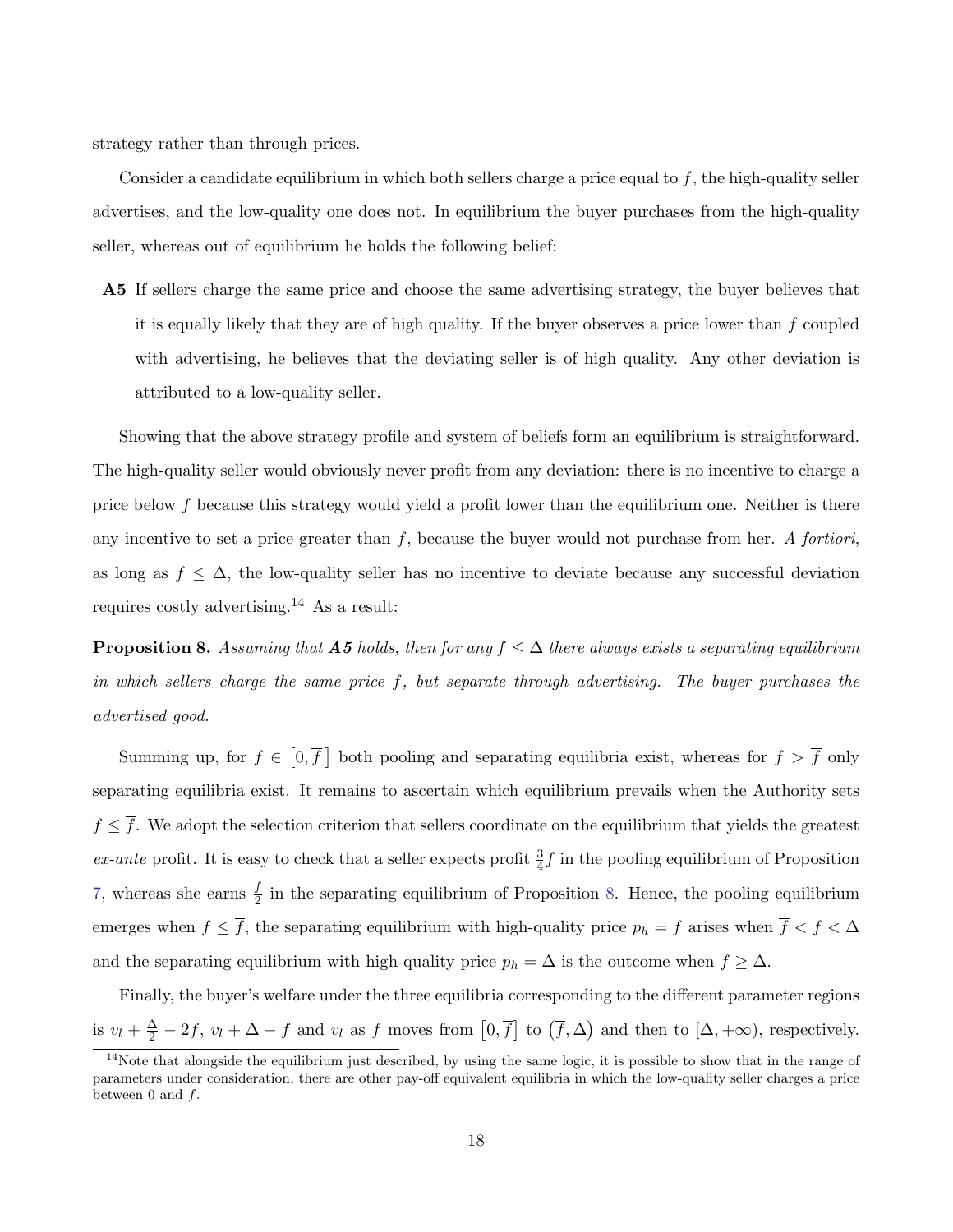Let's now consider the Authority's problem. The Authority has the power, by setting  $f$ , to determine which equilibrium emerges given the sellers' coordination described above. We solve the optimization problem of a buyer-oriented Authority in two steps: first we derive the buyer-surplus maximizing policy within each equilibrium and then pick the one that globally maximizes the buyer's surplus. To do so, notice that, in the pooling region,  $f \leq \overline{f}$ , the best policy is to set  $f = 0$  so as to induce a price equal to zero. Then, the buyer-surplus is  $v_l + \frac{\Delta}{2}$  $\frac{\Delta}{2}$ . When  $f \geq \Delta$  the buyer-surplus is always  $v_l$ , which is trivially lower. Hence, the Authority never sets  $f \geq \Delta$ . Finally, in the intermediate region,  $f \in (\overline{f}, \Delta)$ , the Authority optimally sets  $f = \overline{f} + \epsilon$ . In this case, the buyer-surplus is (slightly lower than) either  $v_l + \frac{\Delta}{3}$ 3 or  $\frac{v_l}{2} + \frac{3}{4}\Delta$ , depending on whether  $\overline{f} = \frac{2}{3}\Delta$  or  $\overline{f} = \frac{1}{2}$  $rac{1}{2}(v_l + \frac{\Delta}{2})$  $\frac{\Delta}{2}$ ). It is immediate to verify that, under A1, both surpluses are lower then the buyer's surplus in the best pooling equilibrium. We have thus established the following result:

**Proposition 9.** If assumptions **A1** and **A3–A5** hold, buyer surplus is maximized at  $f = 0$ .

Hence, our main policy implication is unaffected by a greater degree of buyer sophistication.

# 6 Conclusion

We developed a model in which competing sellers of an experience good offer similar products of different qualities. The low-quality seller can make false claims about its product, potentially fooling a buyer into thinking the product is better than it is. We characterized uninformative (pooling) equilibria in which the buyer purchases without information about the products' qualities and informative (separating) equilibria in which the he is perfectly informed about the qualities. Uninformative equilibria exist because the low-quality seller can be deceptive. Although deception may harm the buyer  $ex\text{-}post$ , we have shown that he can be better off ex-post when the low-quality seller can engage in deception because of the resulting downward pressure on prices. Building on this insight, we showed that a strong liability regime reduces consumer welfare. This result is driven by the assumption of competition between sellers and cannot emerge in a monopoly; in addition, it is robust to the introduction of a greater degree of buyer sophistication.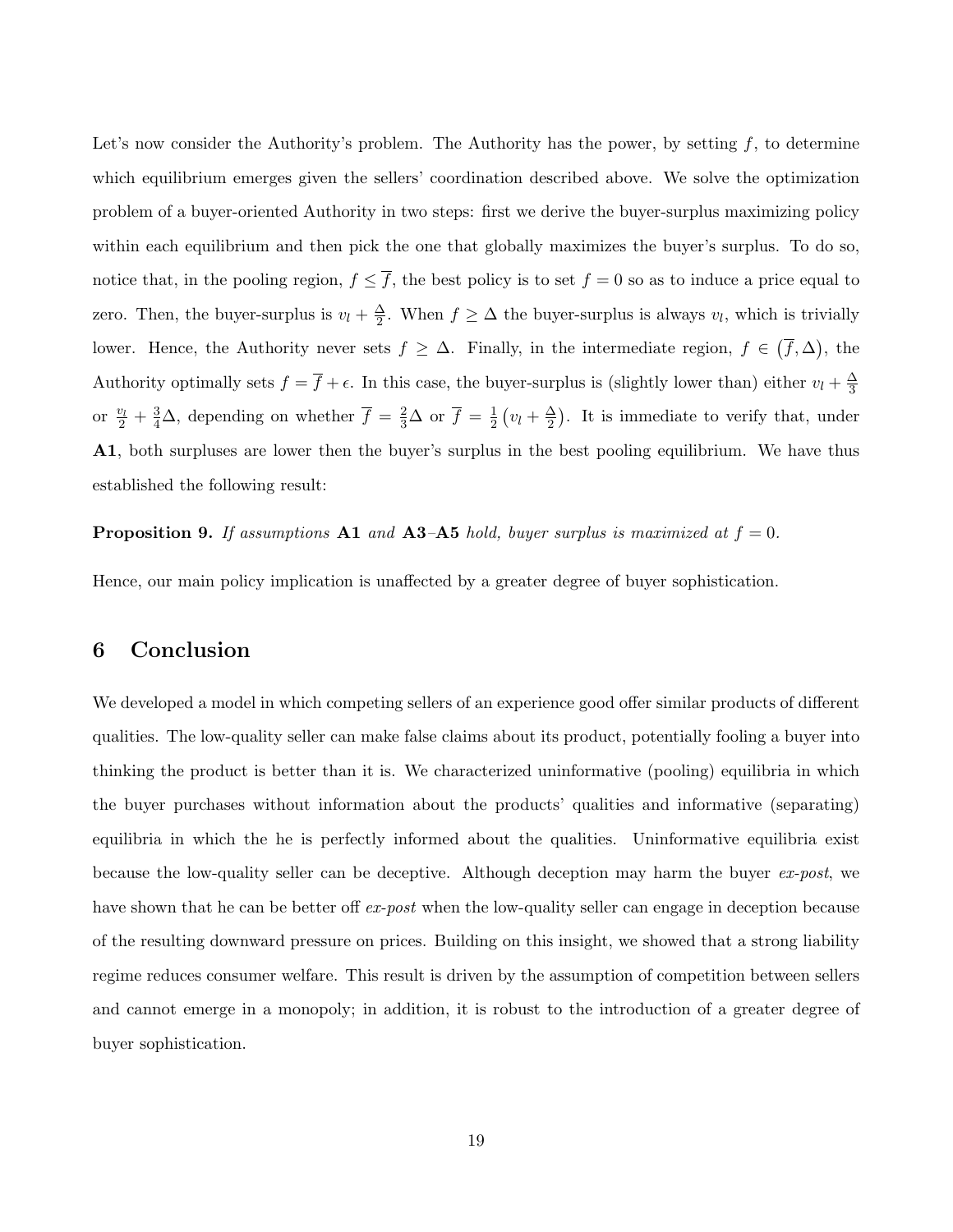# References

- <span id="page-21-13"></span>BAGWELL, K. (2007): "The Economic Analysis of Advertising," in Handbook of Industrial Organization, ed. by M. Armstrong, and R. Porter, vol. 3 of Handbook of Industrial Organization, chap. 28, pp. 1701 – 1844. Elsevier.
- <span id="page-21-3"></span>BAGWELL, K., AND M. H. RIORDAN (1991): "High and Declining Prices Signal Product Quality," American Economic Review, 81(1), 224–239.
- <span id="page-21-11"></span>BARIGOZZI, F., P. G. GARELLA, AND M. PEITZ (2009): "With a Little Help from My Enemy: Comparative Advertising as a Signal of Quality," Journal of Economics & Management Strategy, 18(4), 1071–1094.
- <span id="page-21-8"></span>CORTS, K. S. (2013): "Prohibitions on False and Unsubstantiated Claims: Inducing the Acquisition and Revelation of Information through Competition Policy," Journal of Law and Economics, 52(2), 453–486.
- <span id="page-21-9"></span>(2014): "The social value of information on product quality," *Economics Letters*, 122, 140–143.
- <span id="page-21-10"></span>- (2015): "Finite Optimal Penalties for False Advertising," Journal of Industrial Economics, forthcoming.
- <span id="page-21-5"></span>DAUGHETY, A. F., AND J. F. REINGANUM (2008): "Communicating quality: a unified model of disclosure and signalling," The RAND Journal of Economics, 39(4), 973–989.
- <span id="page-21-6"></span>FARRELL, J. (1986): "Voluntary Disclosure: Robustness of the Unraveling Result, and Comments on Its Importance," in Antitrust and Regulation, ed. by R. E. Grieson, pp. 91–103. Lexington Books.
- <span id="page-21-12"></span>HATTORI, K., AND K. HIGASHIDA (2012): "Misleading Advertising in Duopoly," Canadian Journal of Economics, 45(3), 1154–1187.
- <span id="page-21-7"></span>MATTHEWS, S., AND A. POSTLEWAITE (1985): "Quality Testing and Disclosure," The RAND Journal of Economics, 16(3), 328–340.
- <span id="page-21-2"></span>MILGROM, P., AND J. ROBERTS (1986): "Price and Advertising Signals of Product Quality," Journal of Political Economy, 94(4), 796–821.
- <span id="page-21-1"></span>NELSON, P. (1974): "Advertising as Information," *Journal of Political Economy*, 82(4), 729–754.
- <span id="page-21-14"></span>PICCOLO, S., P. TEDESCHI, AND G. URSINO (2014): "Deceptive Advertising with Rational Buyers," mimeo.
- <span id="page-21-4"></span>POLINSKY, M., AND S. SHAVELL (2012): "Mandatory Versus Voluntary Disclosure of Product Risks," The Journal of Law, Economics, & Organization,  $28(2)$ ,  $360-379$ .
- <span id="page-21-0"></span>SALOP, S. C., AND D. T. SCHEFFMAN (1983): "Raising Rivals' Costs," American Economic Review, 73(2), 267–271, Papers and Proceedings of the Ninety-Fifth Annual Meeting of the American Economic Association.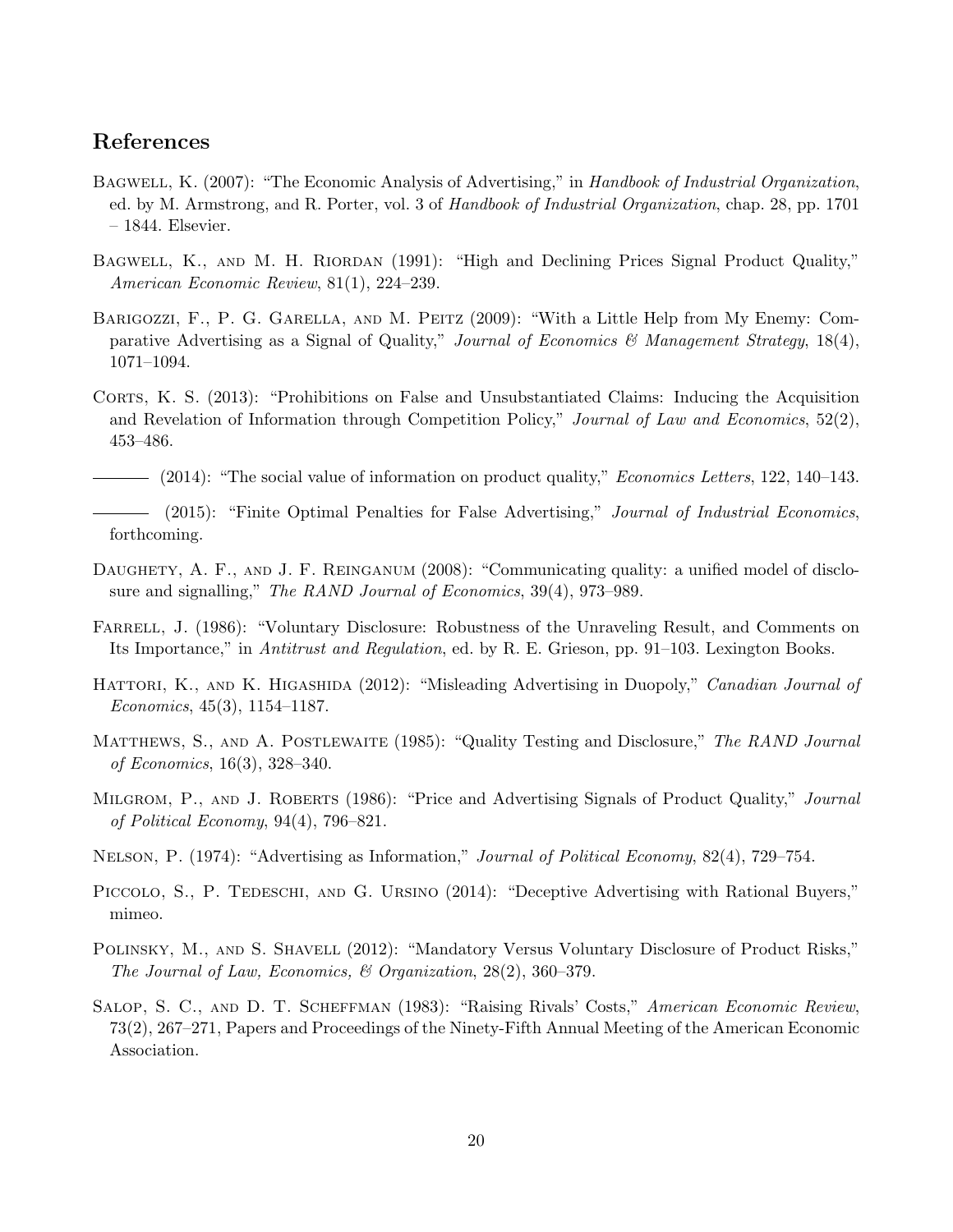

<span id="page-22-0"></span>Figure 1: BUYER-SURPLUS AND AUTHORITY ENFORCEMENT



<span id="page-22-1"></span>Figure 2: Buyer-surplus and Authority enforcement under Monopoly